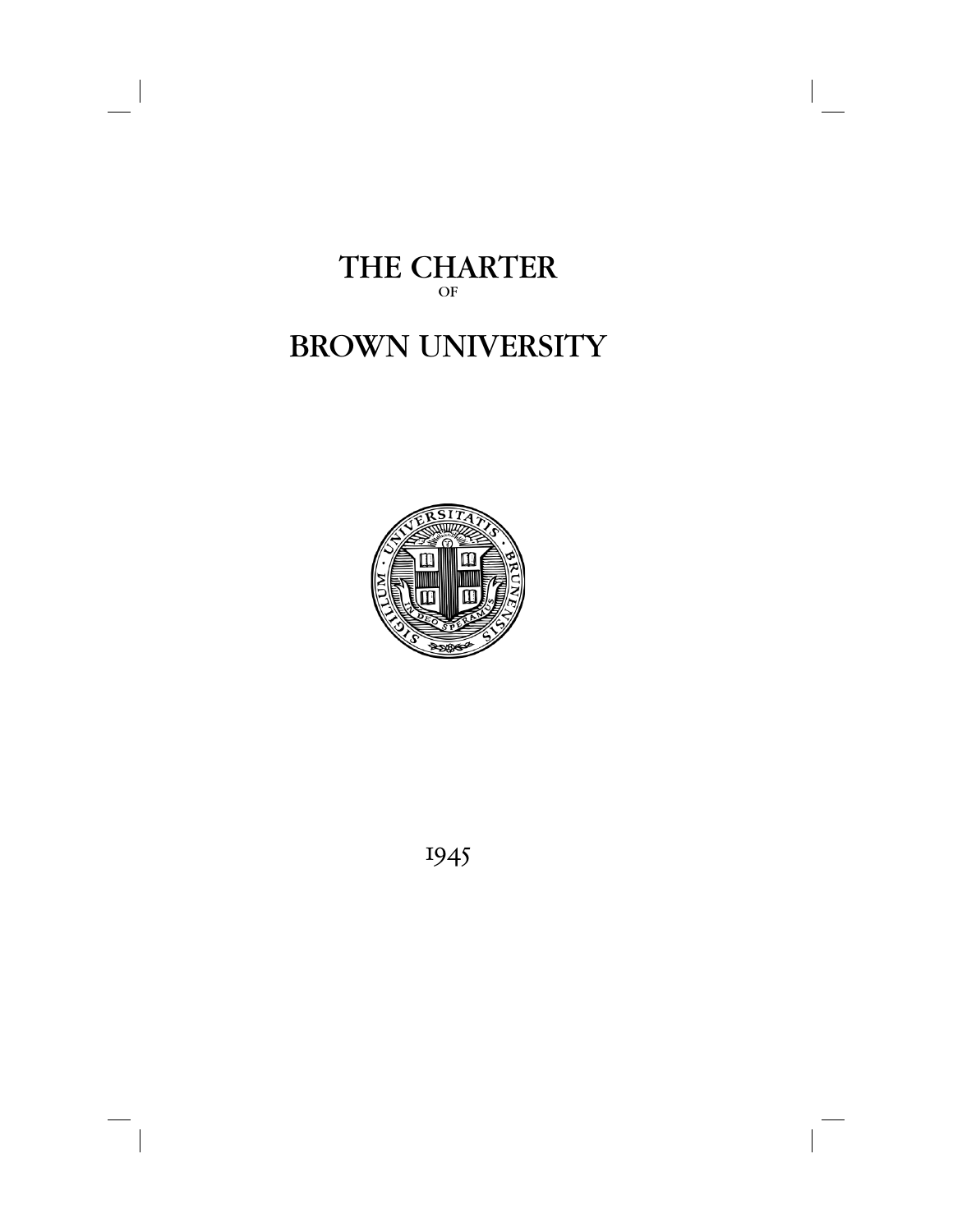# THE CHARTER

### OF

# BROWN UNIVERSITY

### WITH

## AMENDMENTS AND NOTES

1945

PROVIDENCE PUBLISHED BY THE UNIVERSITY 1945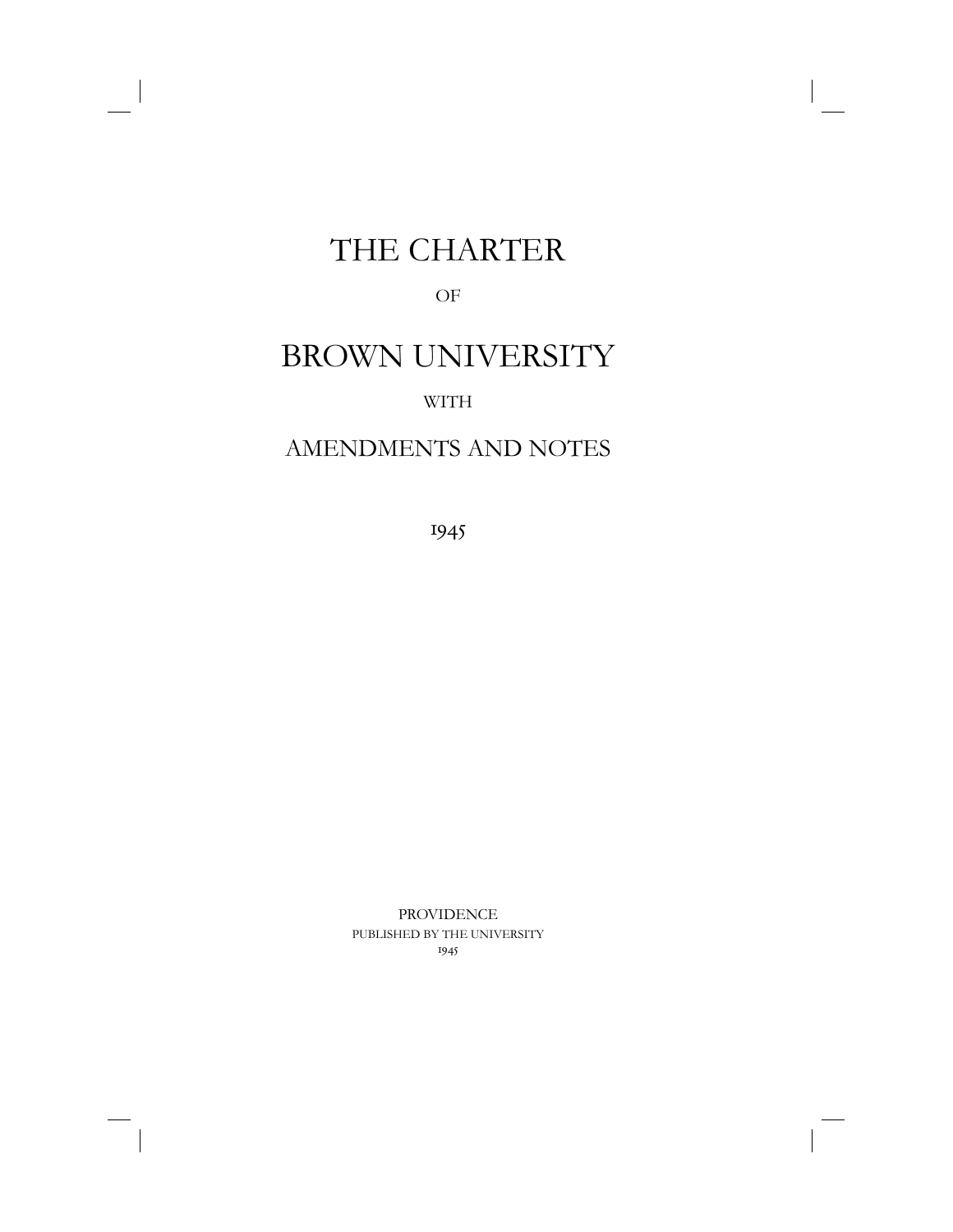AKERMAN-STANDARD PRESS PROVIDENCE, R.I.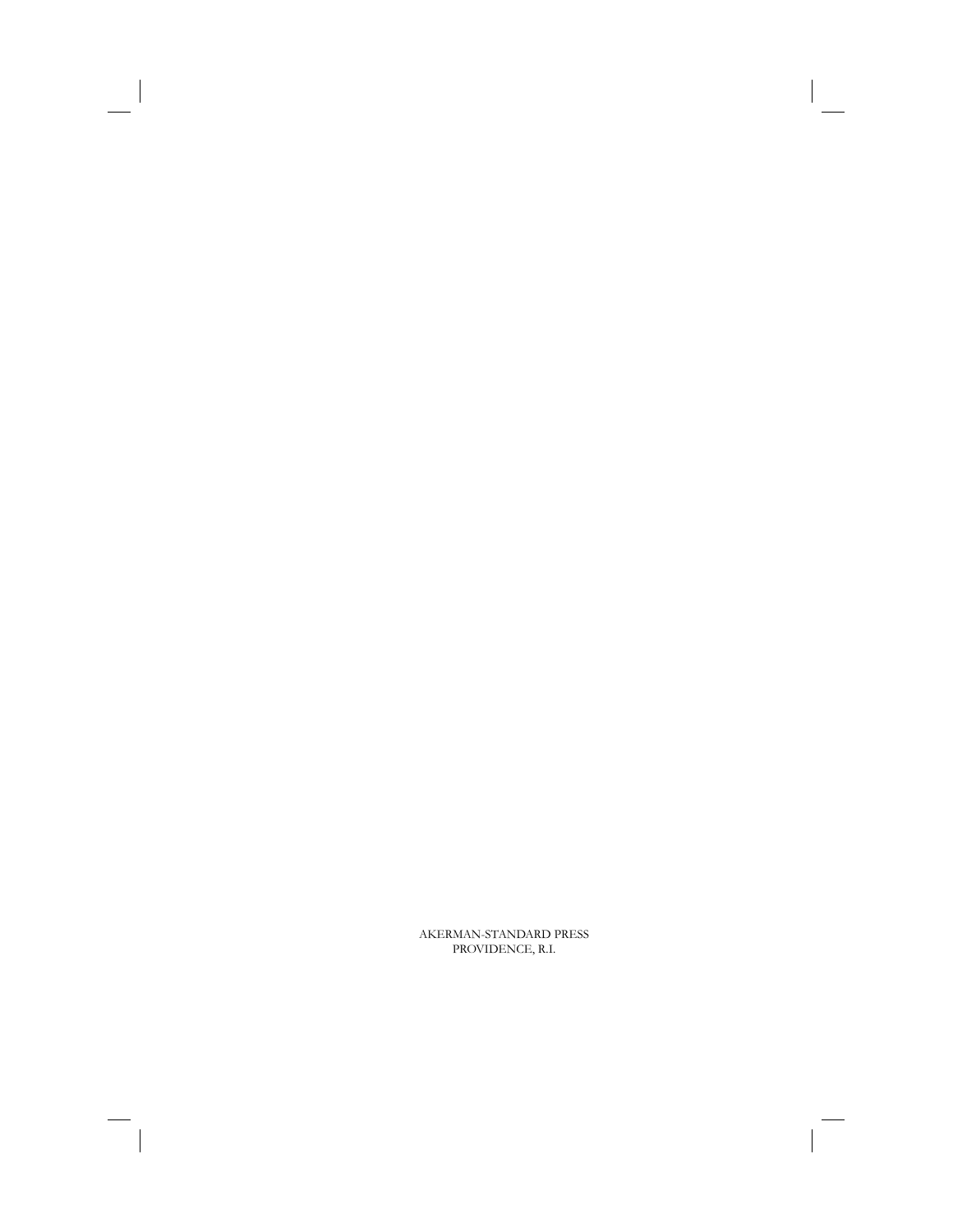### PREFACE

The five official copies of the Charter are described in Appendix 1. No two are exactly alike. There are inconsistencies in punctuation, capitalization, and spelling within and between them. Great liberties in revision were taken in the early printed editions listed in Appendix II. Since the Charter is now being reprinted primarily for purposes of use, it has been further modernized and made uniform in these respects.

There are also minor textual differences between the official copies. The letters inserted in the body of the Charter refer to notes in Appendix III explaining the variations. Because later editions adopted the revisions of the Secretary of the Colony (Appendix I, item 2), the present printing follows that form (except in four instances — notes 1 , m, ii, and kk) rather than the original Act (Appendix I, item 1). Three errors in printing repeated in recent editions of the Charter are indicated in notes f, aa, and cc.

 The sections of the Charter governing current procedures appear in bold face type to distinguish them from those of a historical nature. A line has been drawn through the words no longer in force due to the amendments adopted in 1863, 1926, and 1942, which are printed in full following the Charter. The numbered footnotes supply historical information or call attention to changes.

An effort has been made to have this edition definitive. To that end all official copies have been collated, and the text has been prepared from the originals. The editorial work has been done by Miss Ruth E. Sandborn, Research Assistant to the President and Assistant Secretary to the Corporation.

HENRY M. WRISTON

April 14, 1945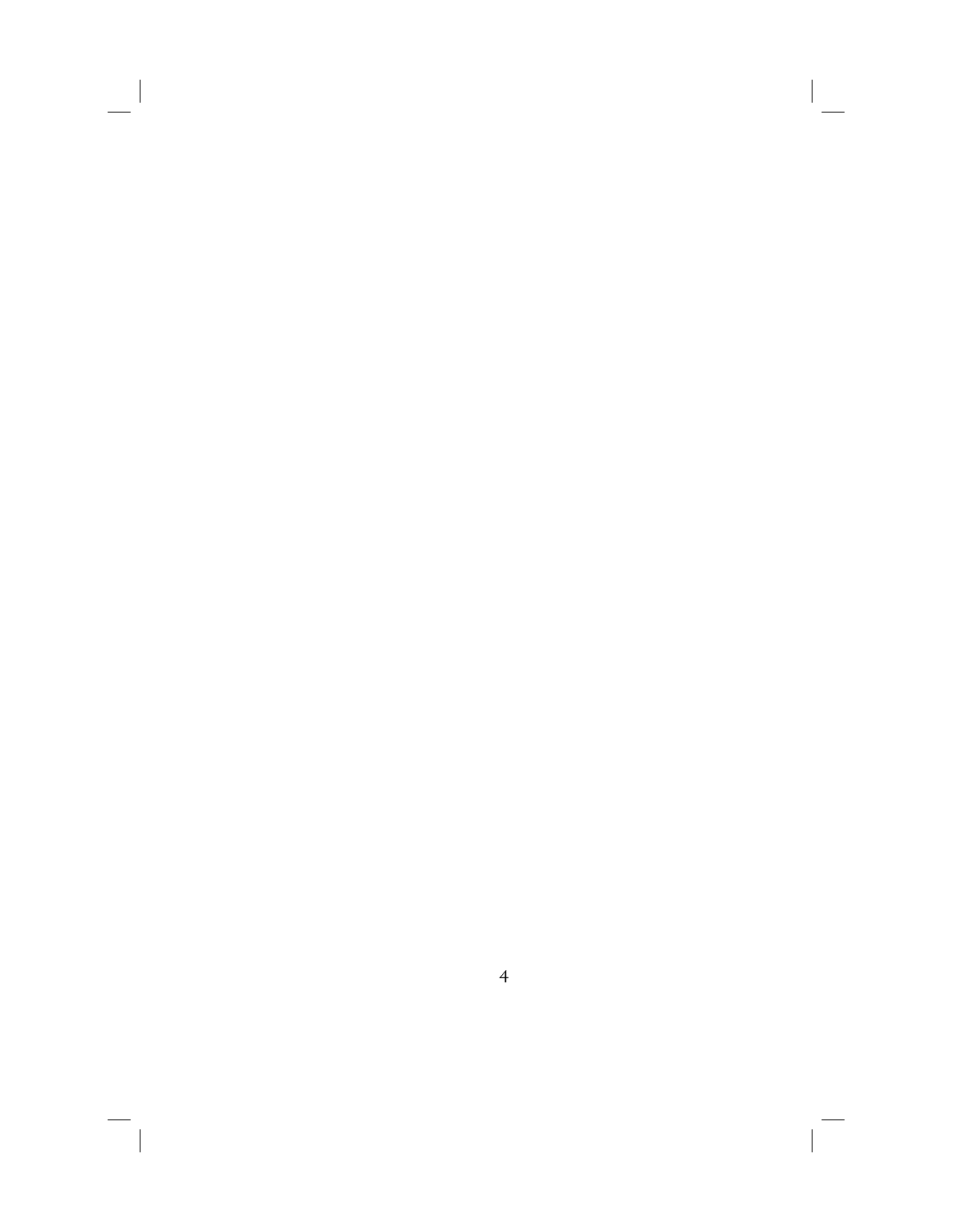## **CHARTER**

At the General Assembly of the Governor and Company of the English Colony of Rhode Island and Providence Plantations, in New England, in America, begun and holden by adjournment at East Greenwich, within and for the Colony aforesaid, on the last Monday in February, in the year of our Lord One Thousand Seven Hundred and Sixty-four, and fourth of the reign of His Most Sacred Majesty George the Third, by the Grace of God, King of Great Britain, and so forth<sup>a</sup>

Date of the Charter.

### AN ACT FOR THE ESTABLISHMENT OF A COLLEGE OR UNIVERSITY WITHIN THIS COLONYb

 **Whereas institutions for liberal education are highly**  beneficial to society by forming the rising generation to Preamble. **virtue, knowledge, and useful literature, and thus preserving**  in the community a succession of men duly qualified for discharging the offices of life with usefulness and **reputation, they have therefore justly merited and received**  the<sup>c</sup> attention and encouragement of every wise and well**regulated state: And whereas a public school or seminary, erected for that purpose within this Colony, to which the youth may freely resort for education in the vernacular and learned languages, and in the liberal arts and sciences, would be for the general advantage and honor of the government:**  And whereas Daniel Jenckes, Esq., Nicholas Tillinghast, Petitioners.Esq., Nicholas Gardiner, Esq., Col. Josias Lyndon, Col. Elisha Reynolds, Peleg Thurston, Esq., Simon Pease, Esq., John Tillinghast, Esq., George Hazard, Esq., Col. Job Bennet, Nicholas Easton, Esq., Arthur Fenner, Esq., Mr. Ezekiel Gardner, Mr. John Waterman, Mr. James Barker, Jr., Mr. John Holmes, Solomon Drown, Esq., Mr. Samuel Winsor, Mr. Joseph Sheldon, Charles Rhodes, Esq.,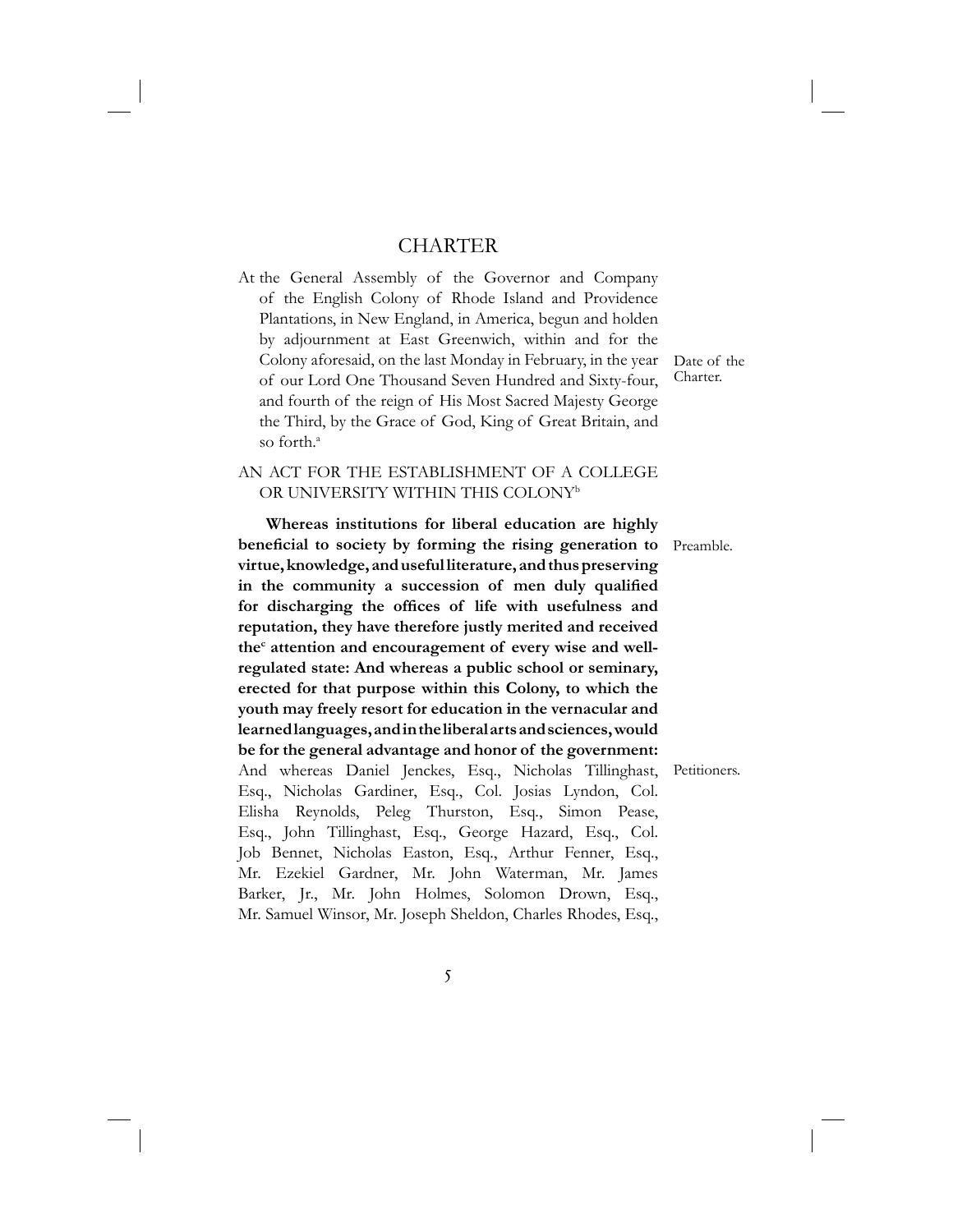Mr. Nicholas Brown, Col. Barzillai Richmond, Mr. John Brown, Mr. Gideon Hoxsey, Mr. Thomas Eyres, Mr. Thomas Potter, Jr., Mr. Peleg Barker, Mr. Edward Thurston, Mr. William Redwood, Joseph Clarke, Esq., Mr. John G. Wanton, and Mr. Thomas Robinson, with many other persons, appear as undertakers in the valuable design: And thereupon a petition hath<sup>d</sup> been preferred to this Assembly, praying that full liberty and power may be granted unto such of them, with others, as are hereafter mentioned to found, endow, order, and govern a College or University within this Colony; and that, for the more effectual execution of this design, they may be incorporated into one body politic, to be known in the law, with the powers, privileges, and franchises necessary for the purpose<sup>e</sup> aforesaid.<sup>1</sup>

 Now therefore know ye, that being willing to encourage and patronize such an honorable and useful institution, we the said Governor and Company, in General Assembly convened, do, for ourselves and our successors, in and by virtue of the power and authority within the jurisdiction of this Colony, to us by the Royal Charter granted and committed, enact, grant, constitute, ordain, and declare, and it is hereby enacted, granted, constituted, ordained, and declared, that the Hon. Stephen Hopkins, Esq., the Hon. Joseph Wanton, Jr., Esq., the Hon. Samuel Ward, Esq., the Hon. William Ellery, Esq., John Tillinghast, Esq., Simon Pease, Esq., James Honyman, Esq., Nicholas Easton, Esq., Nicholas Tillinghast, Esq., Darius Sessions, Esq., Joseph Harris, Esq., Francis Willet, Esq., William Logan, Esq., Daniel Jenckes, Esq., George Hazard, Esq., Nicholas Brown, Esq., Jeremiah Niles, Esq., Joshua Babcock, Esq., Mr. John G. Wanton, the Rev. Edward Upham, the Rev. Jeremiah Condy, the Rev. Marmaduke Brown, the Rev. Gardner Thurston, the Rev. Ezra Stiles, the Rev. John Greaves, the Rev. John Maxson, the Rev. Samuel Winsor, the Rev. John Gano, the Rev. Morgan Edwards, the Rev. Isaac

<sup>1</sup>For a reprint of the first petition and a description of the three later ones, see Appendix A of Walter C. Bronson's *The History of Brown University* (Providence, 1914).

Original Corporators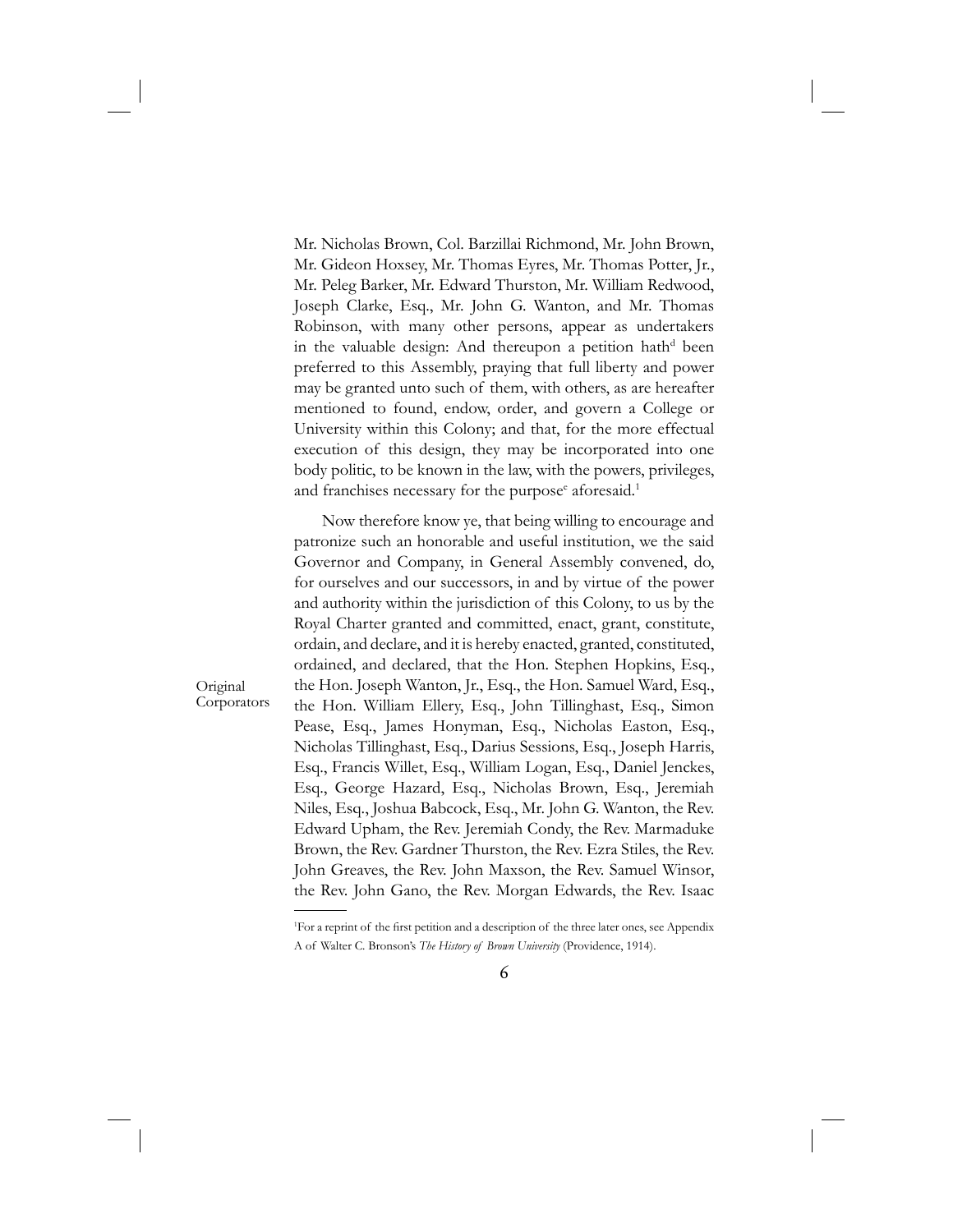Eaton, the Rev. Samuel Stillman, the Rev. Samuel Jones, the Rev. James Manning, the Rev. Russel Mason, Col. Elisha Reynolds, Col. Josias Lyndon, Col. Job Bennet, Mr. Ephraim Bowen, Joshua Clarke, Esq., Capt. Jonathan Slade, John Taylor, Esq., Mr. Robert Strettle Jones, Azariah Dunham, Esq., Mr. Edward Thurston, Jr., Mr. Thomas Eyres, Mr. Thomas Haszard, and Mr. Peleg Barker, or such or so many of them as shall, within twelve months from the date hereof, accept of this trust and qualify themselves as hereinafter directed, and their successors, shall be forever hereafter one body corporate and politic, in fact and name, to be known in law by the name of Trustees and Fellows of the College or University in the English Colony of Rhode Island and Providence Plantations, in New England, in America; the Trustees and Fellows, at any time hereafter, giving such more particular name to the College, in honor of the greatest and most distinguished benefactor, or otherwise, as they shall think proper; which name, so given, shall, in all acts, instruments, and doings of said body politic, be super-added to their corporate name aforesaid, and become a part of their legal appellation, by which it shall be forever known and distinguished:<sup>2</sup> And that, **by the same name, they and their successors, chosen by themselves as hereafter prescribed, shall and may have perpetual succession; and shall and may be persons able**  and capable, in the law, to sue and to<sup>g</sup> be sued, to plead and to<sup>h</sup> be impleaded, to answer and to be answered unto, to defend and to be defended against,<sup>i</sup> in all and singular **suits, causes, matters, actions, and doings, of what kind soever: And also to have, take, possess, purchase,** 

Name.

Powers of the Corporation.

<sup>&</sup>lt;sup>2</sup>At the meeting on September 8, 1803, the Corporation voted that "the donation of \$5000 Dollars, if made to this College, within one Year from the late Commencement, shall entitle the donor to name the College." On September 6 of the following year, a letter from Nicholas Brown making a gift of that amount was read to the Corporation. They thereupon voted that "this College be called and known in all future time by the Name of Brown University in Providence in the State of Rhode Island, and Providence Plantations." (Corporation Records, I, 311, 319.)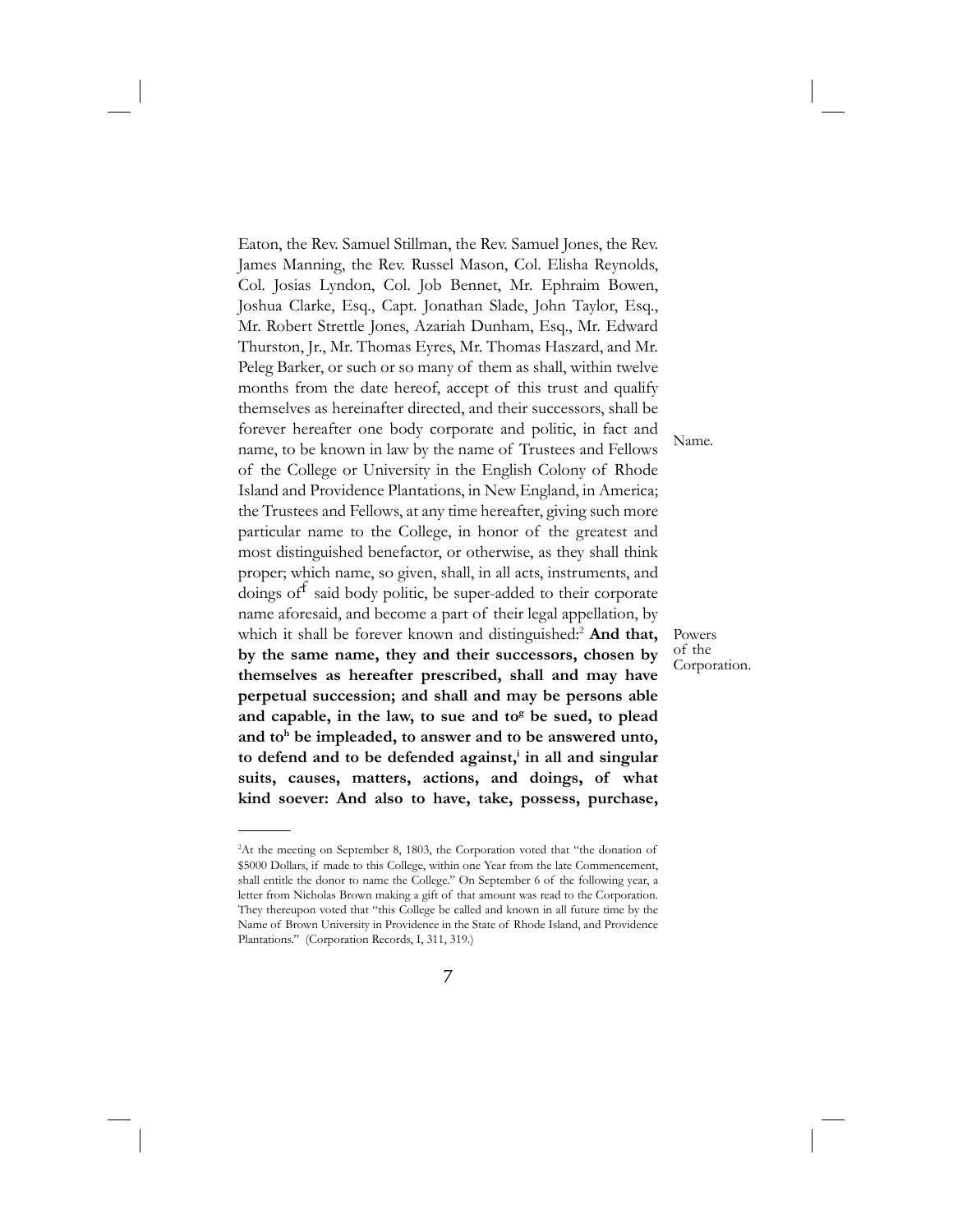**acquire, or otherwise receive and hold lands, tenements, hereditaments, goods, chattels, or other estates; of all which they may and shall stand and be seized, notwithstanding**  any misnomer of the College or the<sup>j</sup> Corporation thereof;<sup>k</sup> **and by whatever name or however imperfectly the same shall**  be described in gift,<sup>1</sup> bequests, and assignments, provided **the true intent of the assigner or benefactor be evident: Also the same to grant, demise, alien, lease, use, manage, and improve according to the tenor of the donations, and to the purposes, trusts, and uses to which they shall be**  seized thereof.<sup>m</sup> And full liberty, power, and authority is<sup>n</sup> **hereby granted unto the said Trustees and Fellows, and their successors, to found a College or University within this Colony, for promoting the liberal arts and universal literature: And with the moneys, estates, and revenues, of which they shall from time to time become legally seized as aforesaid, to endow the same: And erect the necessary**  buildings and edifices thereof on such place within this **Colony as they shall think convenient: And generally to**  regulate, order, and govern the same, appoint officers, and **make laws, as hereinafter prescribed; and hold, use, and enjoy all the liberties, privileges, exemptions, dignities, and immunities enjoyed by any college or university whatever.**  To receive and hold property. To found, endow, erect buildings, and govern the College.

Seal.

 **And furthermore, that the said Trustees and Fellows, and their successors, shall and may forever hereafter have a public seal, to use for all causes, matters, and affairs**  whatever, of them and their successors, and the same seal<sup>o</sup> **to alter, break, and make anew, from time to time, at their will and pleasure; which seal shall always be deposited with the President or senior Fellow.3**

<sup>3</sup> The three successive University seals are described and illustrated in Appendix C of Bronson's *History.*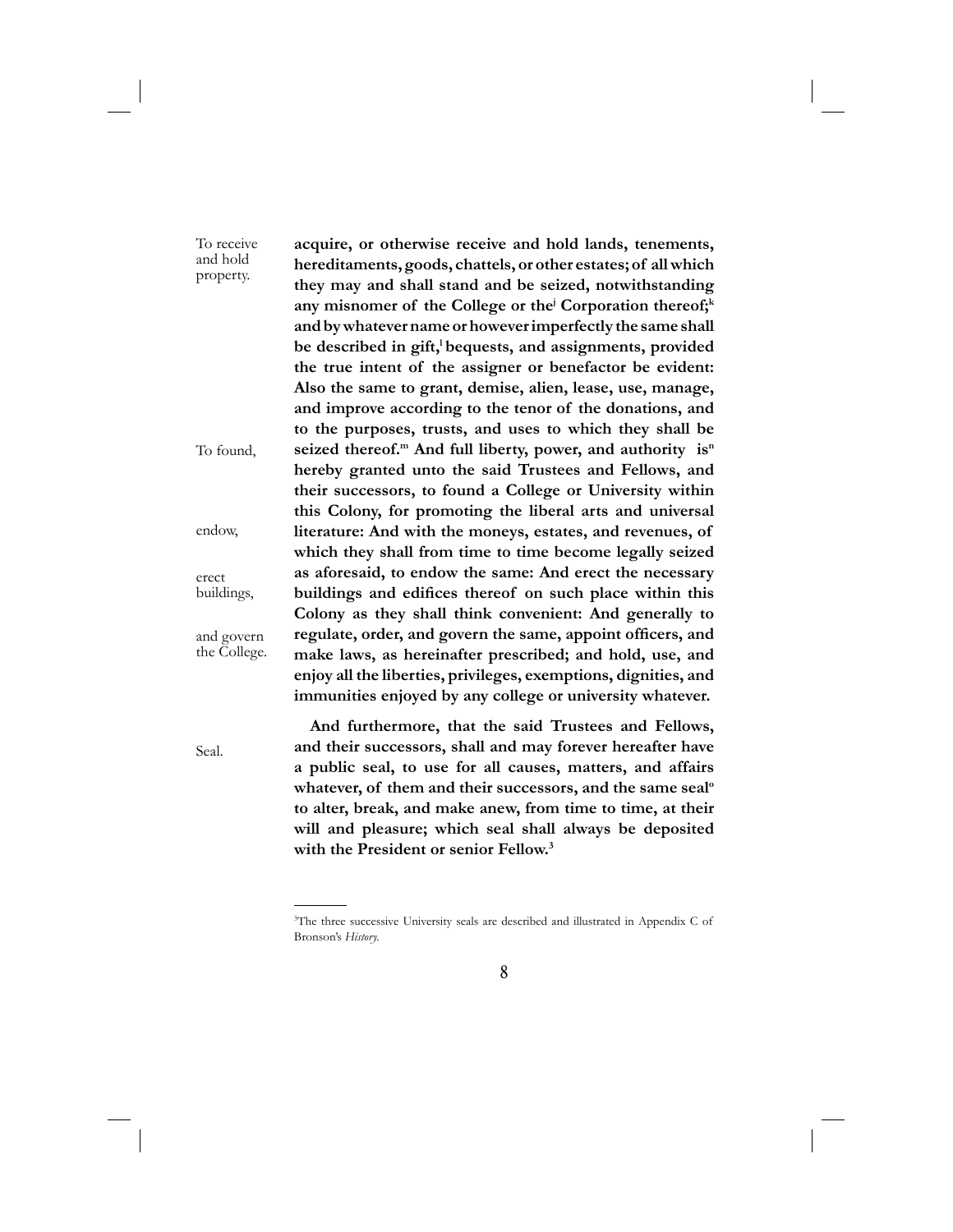**And furthermore, by the authority aforesaid, it is hereby enacted, ordained, and declared that it is now, and at all times hereafter shall continue to be, the unalterable constitution of this College or University that the**  Corporation thereof shall consist of two branches, to wit:<sup>p</sup> that **of the Trustees and that of the Fellowship, with distinct, separate, and respective powers. And that the number of**  the Trustees shall and may be thirty-six;<sup>4</sup> of which twentytwo shall forever be elected of the denomination called Baptists or Antipedobaptists; five shall forever be elected of the denomination called Friends or Quakers;<sup>q</sup> four shall forever be elected of the denomination called Congregationalists; and five shall forever be elected of the denomination called Episcopalians: And that the succession in this branch shall be forever chosen and filled up from the respective denominations in this proportion, and according to these numbers; which are hereby fixed, and shall remain to perpetuity immutably the same.<sup>5</sup> And that' the said<sup>s</sup> Stephen Hopkins, Joseph Wanton, Jr., Samuel Ward, William Ellery, John Tillinghast, Simon Pease, James Honyman, Nicholas Easton, Nicholas Tillinghast, Darius Sessions, Joseph Harris, Francis Willet, Daniel Jenckes, George Hazard, Nicholas Brown, Jeremiah Niles, John G. Wanton, Joshua Clarke, Gardner Thurston, John Greaves, John Maxson, John Gano, Samuel Winsor, Isaac Eaton, Samuel Stillman, Russel Mason, Elisha Reynolds, Josias Lyndon, Job Bennet, Ephraim Bowen, John Taylor, Jonathan Slade, Robert Strettle Jones, Azariah Dunham, Edward Thurston, Jr., and Peleg Barker, or such or so many of them as shall qualify themselves as aforesaid, shall be and they are hereby declared and established the first and present Trustees. And that the number of the

Corporation with two branches.

Number Trutees.

Original Trustees.

<sup>4</sup> The number of Trustees was increased to **forty-two** by the amendment in 1926 (see below, page 24).

<sup>5</sup> The 1926 amendment provided that the six additional Trustees be elected "without regard to denominational or religious affiliations." The denominational requirement for atl Trustees was eliminated by the amendment in 1942. (See below, pages 24 and 28.)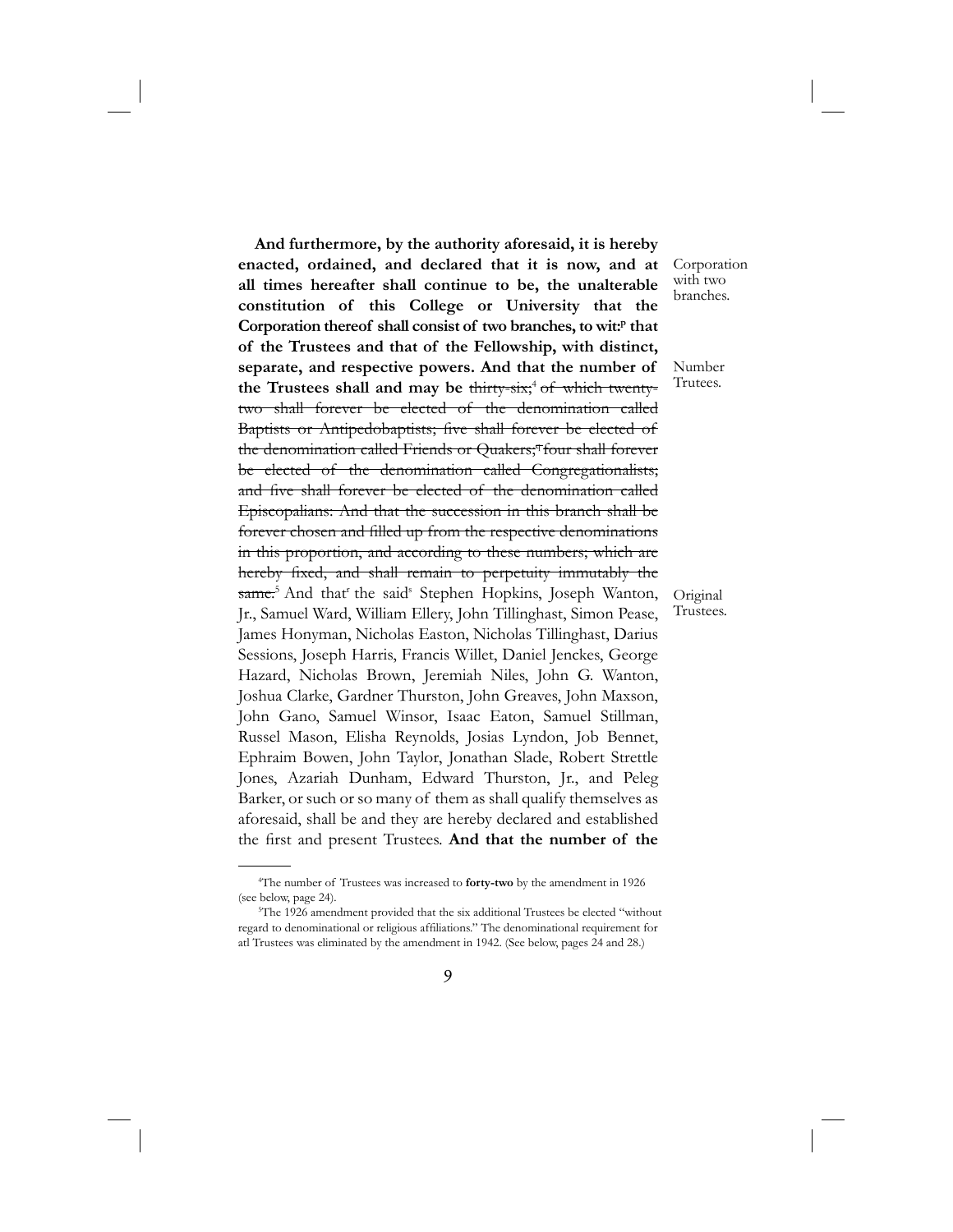Number of Fellows.

Original Fellows.

**Fellows, inclusive of the President (who shall always be a Fellow), shall and may be twelve;** of which eight shall be forever elected of the denomination called Baptists or Antipedo baptists; and the rest indifferently of any or all denominations.<sup>6</sup> And that the Rev. Edward Upham, the Rev. Jeremiah Condy, the Rev. Marmaduke Brown, the Rev. Morgan Edwards, the Rev. Ezra Stiles, the Rev. Samuel Jones, the Rev. James Manning, William Logan, Esq., Joshua Babcock, Esq., Mr. Thomas Eyres, and Mr. Thomas Haszard, or such or so many of them as shall qualify themselves as aforesaid, shall be and they are hereby declared the first and present Fellows and Fellowship, to whom the President, when hereafter elected (who shall forever be of the denomination called Baptists or Antipedobaptists<sup>+</sup>),<sup>7</sup> shall be joined to complete the number.

 **And furthermore, it is declared and ordained that the succession in both branches shall at all times hereafter**  be filled up and supplied according to these numbers, and this established invariable proportion; from the respective denominations,<sup>8</sup> by the separate election of both branches of this Corporation, which shall at all times sit<sup>u</sup> and act by **separate and distinct powers: And in general, in order to the validity and consummation of all acts, there shall be in the exercise of their respective, separate, and distinct powers the joint concurrence of the Trustees and Fellows, by their respective majorities, except in adjudging and conferring the academical degrees, which shall forever belong exclusively to the Fellowship as a learned faculty.**

Bicameral organization.

And furthermore,<sup>v</sup> it is constituted that the instruction

<sup>&</sup>lt;sup>6</sup>The denominational qualification for Fellows was removed by the 1942 amendment (see below, page 28).

<sup>7</sup> The 1926 amendment abolished the denominational requirement for the President and the 1942 one reaffirmed this action (see below, pages 24 snd 28).

<sup>&</sup>lt;sup>8</sup>Modified by the amendment in 1926 and annulled by the 1942 amendment (see below, pages 24 and 28).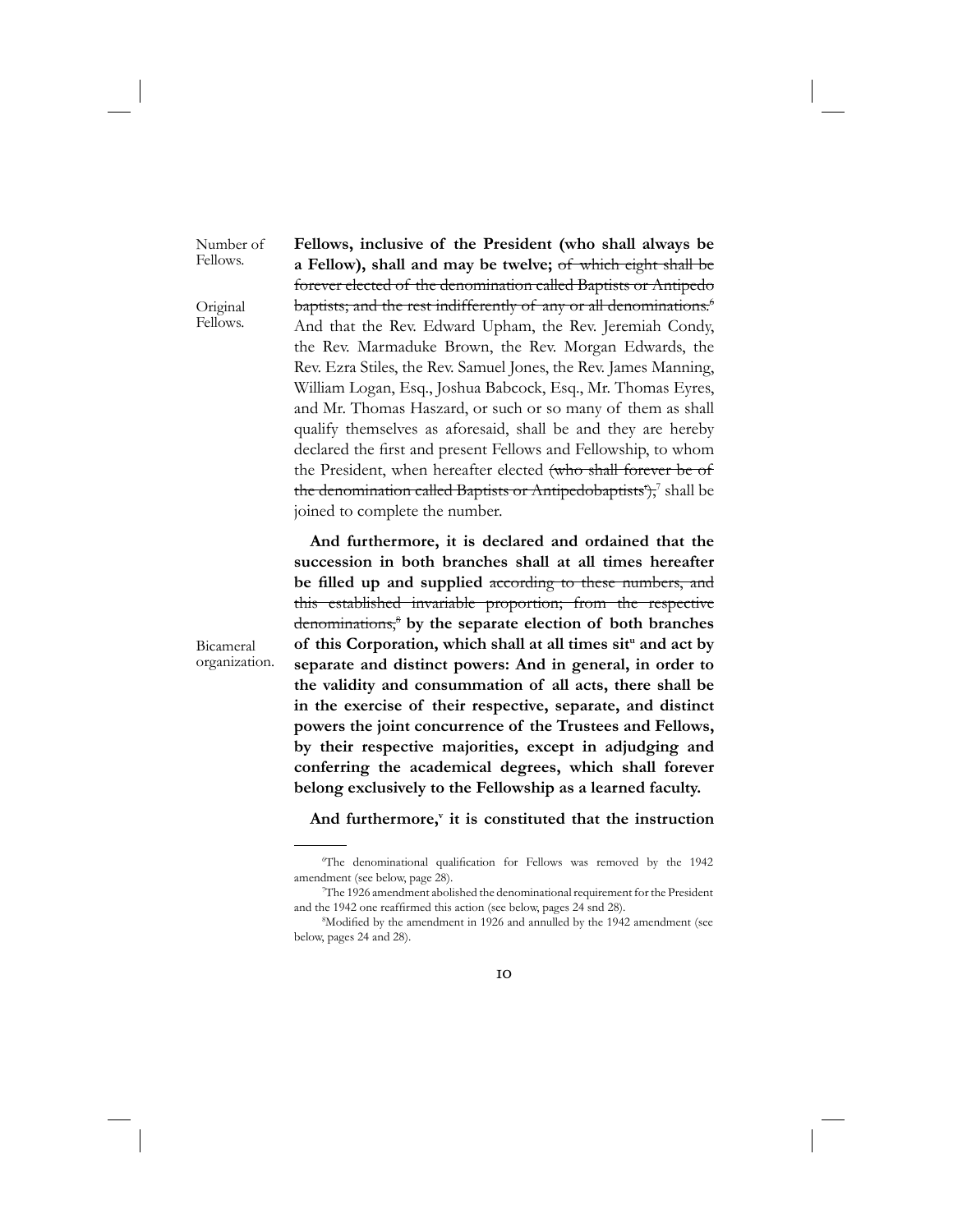**and immediate government of the College shall forever be and rest in the President and Fellows, or Fellowship.**

 **And furthermore, it is ordained that there shall be a general meeting of the Corporation on the first Wednesday** in<sup>w</sup> September annually, within the College edifice, and until the same be built, at such place as they shall appoint, **to consult, advise, and transact the affairs of the College or University: At which, or at any other time, the public Commencement may be held and celebrated: And that on any special emergencies, the President with any two of the Fellows, or any three of the Fellows exclusive of the President, may convoke, and they are hereby empowered to convoke, an assembly of the Corporation on twenty days' notice: And that in all meetings the major vote of those present of the two branches respectively shall be deemed their respective majorities aforesaid: Provided that not less**  than twelve of the Trustees and five of the Fellows be a **quorum of their respective branches. That the President, or in his absence the senior Fellow present, shall always be moderator of the Fellows: That the Corporation, at their annual meetings, once in three years, or oftener in case of death or removal, shall and may choose a Chancellor of the**  University and Treasurer from among<sup>x</sup> the Trustees, and a **Secretary from among the Fellows: That the nomination of**  the Chancellor shall be in the Trustees, whose office shall **be only to preside as ay moderator of the Trustees; and that in his absence the Trustees shall choose a moderator for the time being, by the name of Vice-Chancellor: And at any of their meetings, duly formed as aforesaid, shall and may be elected a Trustee or Fellow, or Trustees or Fellows,**  in the room of those nominated in this Charter who may refuse to accept, or **in the room of those who may die, resign, or be removed.** 

Immediate government by the President and Fellows.

Annual meeting.

Commencement.

Special meetings.

Major vote of those present.

Quorum.

Moderator of Fellows.

Chancellor, Treasurer, and Secretary chosen triennially.

Vice-Chancellor.

Election of Trustees and Fellows.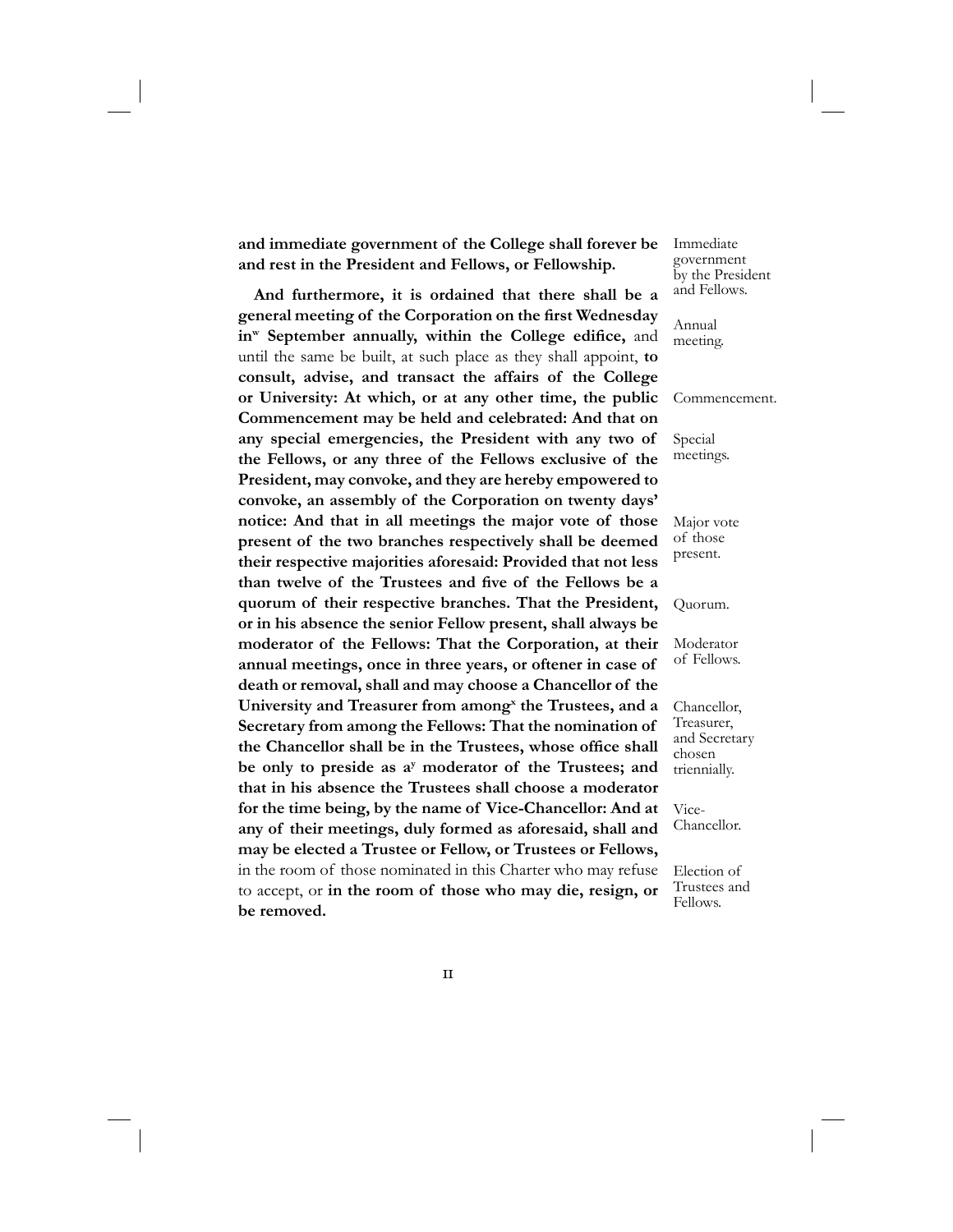Election of President and Professors.

Appointment of other offi cers.

Tenure of Trustees and Fellows.

Election by ballot. Minor quorom.

the President and Professors<sup>z</sup> of languages and the several **parts of literature; and upon the demise of him or them,**  or either of them,<sup>aa</sup> their resignation or removal from his or their office for misdemeanor, incapacity, or unfaithfulness, **for which he or they are hereby declared removable by this Corporation, others to elect and appoint in their room and stead: And at such meeting, upon the nomination of the Fellows, to elect and appoint Tutors, Stewards, Butlers,**  and all such other officers usually appointed in colleges or universities as they shall find necessary and think fit to appoint for the<sup>bb</sup> promoting liberal education and the **well ordering the affairs of this College; and them, or any of them, at their discretion, to remove, and substitute others in their places.** And in case any President, Trustee, or Fellow shall see cause to change his religious denomination, the Corporation is hereby empowered to declare his or their place or places vacant, and may proceed to fill up it or them accordingly, as before directed; otherwise<sup>9</sup> each Trustee and Fellow, not an officer of instruction, shall continue in his office during life or until resignation: And further, in case either of the religious denominations should decline taking a part in this catholic, comprehensive, and liberal institution, the Trustees and Fellows shall and may complete their number by electing from their respective denominations, always preserving their respective proportions hereinbefore prescribed and determined:10 **And all elections shall be by ballot or written suffrage: And that a quorum of four Trustees and three Fellows may transact any business excepting placing the**  College edifice, election of Trustees, President, Fellows,

 **And furthermore, it is enacted, ordained, and declared that this Corporation, at any of their meetings regularly convened as aforesaid, shall and may elect and appoint** 

<sup>&</sup>lt;sup>9</sup>Made inapplicable by the 1942 amendment (see below, page 28).

<sup>&</sup>lt;sup>10</sup>This clause never became operative because no denomination declined to take part.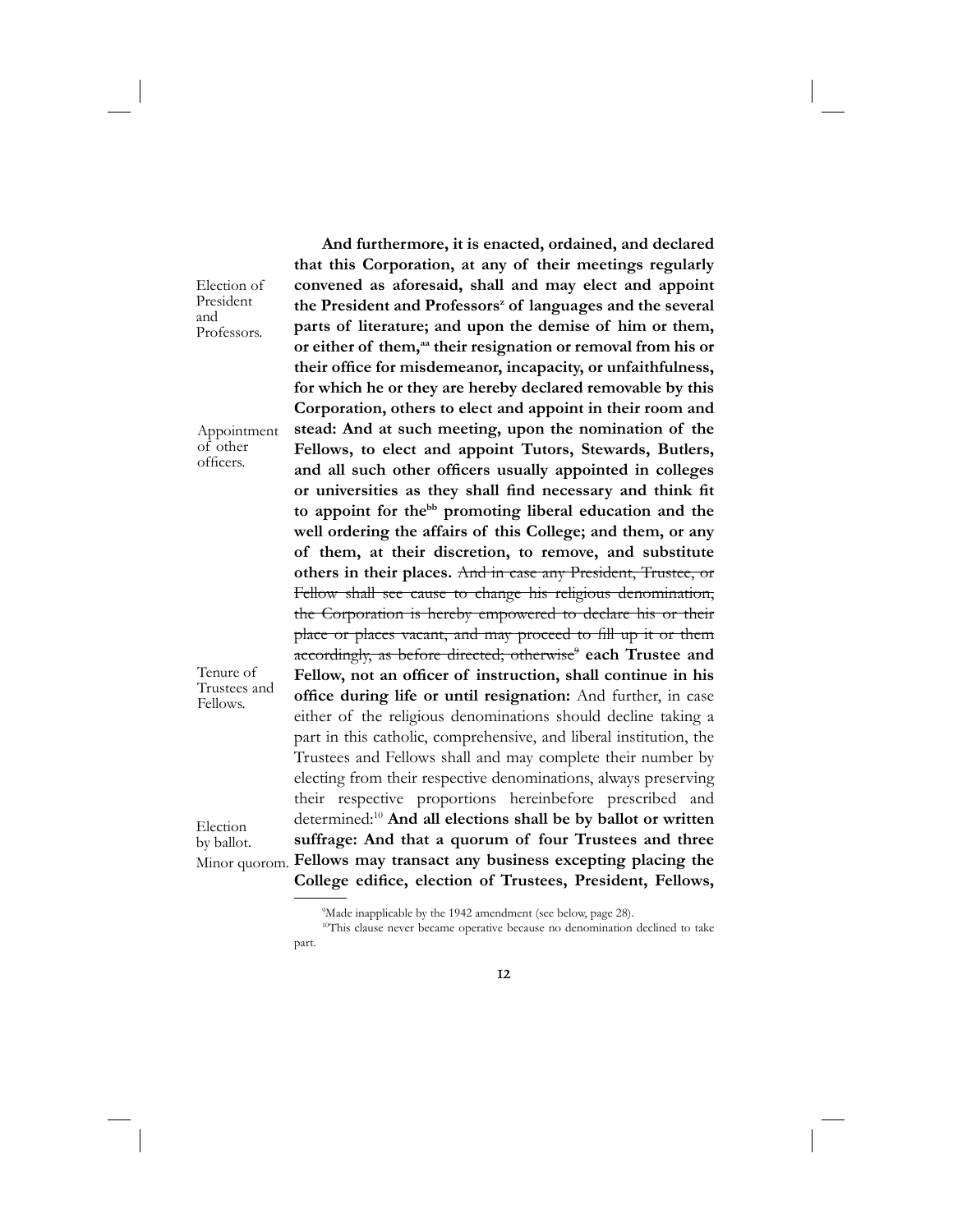and Professors, that is to say, so that their acts<sup>cc</sup> shall be **of force and validity until the next annual meeting, and no longer.**

 **And it is further enacted and ordained by the authority aforesaid that each Trustee and Fellow,** as well those nominated in this Charter as all that shall hereafter be duly elected, **shall, previous to their acting in a corporate capacity, take the engagement of allegiance** prescribed by the law of this Colony to His Majesty King George the Third, his heirs and rightful successors to the crown of Great Britain,<sup>11</sup> **which engagement shall be administered** to the present Trustees and Fellows by the Governor or Deputy Governor of this Colony, and to those<sup>dd</sup> from time to time hereafter elected **by their respective moderators, who are hereby empowered to administer the same.**

And still<sup>ee</sup> more clearly to define and ascertain the **respective powers of the two branches on making and enacting laws, it is further ordained and declared that the Fellowship shall have power, and are hereby empowered,** 

Engagement.

Laws of the College.

 $11$ At the annual meeting of the corporation on September 4, 1782, the first after the French troops evacuated the college edifice, the chancellor "moved that the college Charter be read. And it thereby appearing... that in consequence of the American Revolution, many things therein were evidently inconsistent with our present state of National Independence," a committee of three was elected "to revise the same."

Later in the day the committee presented a new engagement which omitted the oath of allegiance to King George: "You [name of individual] being elected a [Trustee or Fellow] of the College or University in the State of Rhode Island and Providence Plantations, do solemnly engage, that you will faithfully execute the said office, agreeably to the Charter of the said College or University, to the best of your Judgment or ability." The committee also expressed the opinion that the Corporation should "report the necessity of this alteration to the General Assembly, & request their approbation of the measure; & their establishment in future of the present form, or such other as they shall think fit to substitute."

The report was accepted, but the records do not show that any further action was taken. It must be remembered in this connection that Rhode Island did not adopt a State Constitution until 1842, but continued to operate under the Charter granted by Charles II in 1663. Deviations in practice to conform with the changed conditions of independence were accepted as a matter of course. [OVER]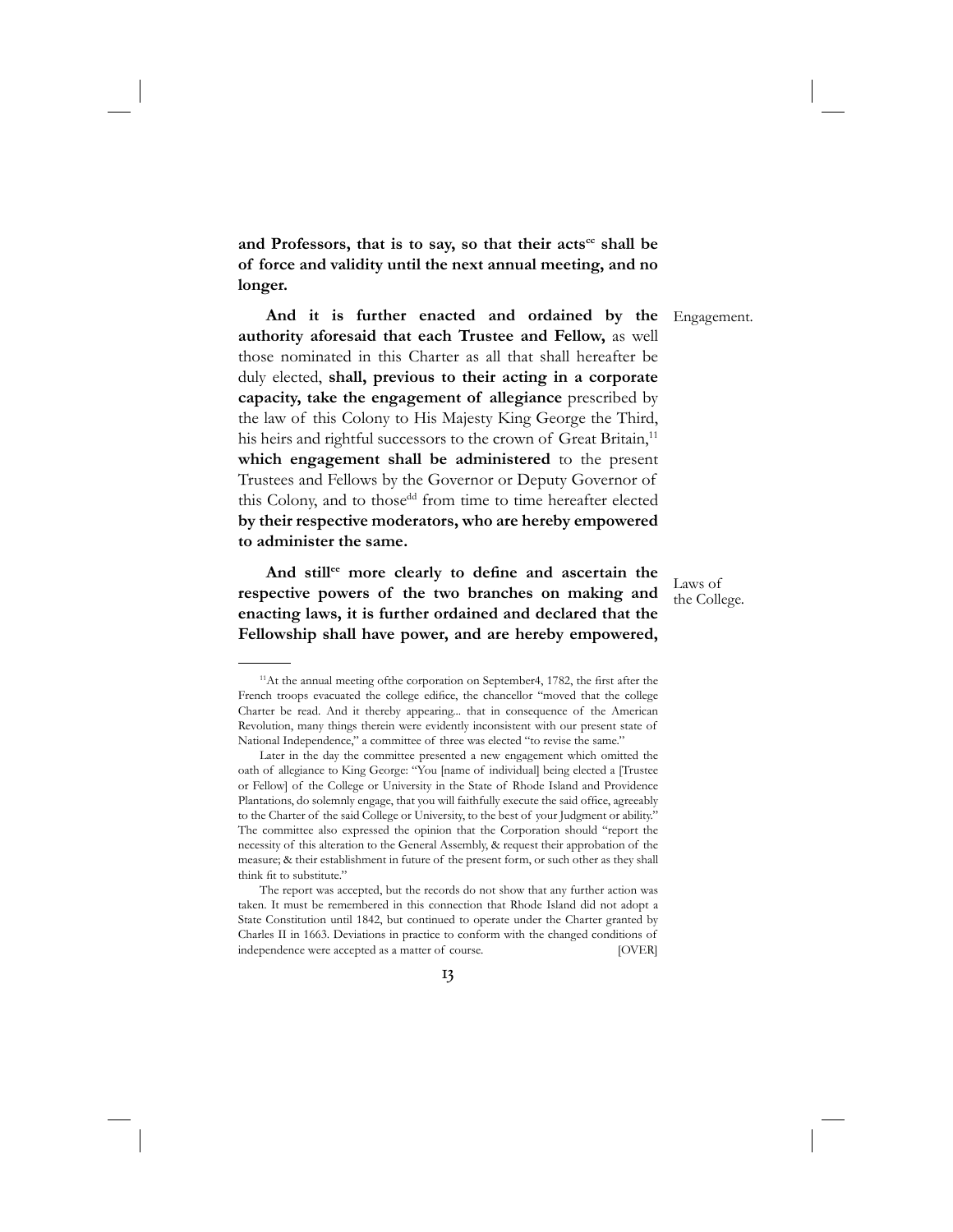from time to time, and at<sup>ff</sup> all times hereafter, to make, **enact and publish all such laws, statutes, regulations, and ordinances, with penalties, as to them shall seem meet for the successful instruction and government of said College or University, not contrary to the spirit, extent, true meaning, and intention of** the acts of the British Parliament,<sup>12</sup> or the laws of this Colony; and the **same laws, statutes, and ordinances to repeal: Which laws, and the repeals thereof, shall be laid before the Trustees, and with their approbation shall be of force and validity, but not otherwise. And further, the Trustees and Fellows, at their meetings aforesaid, shall**  ascertain the salaries of the respective officers, and **order the moneys assessed on the students for tuition,**  fines, and incidental expenses, to be collected by the Steward, or such other officer as they shall appoint **to collect the same; and the same, with their revenues**  Appropriations.

Salaries.

Tuition.

In September 1784, the corporation adopted the engagement which, except for eighteen years during the last century, has been used continuously to the present day, with slight variations in the wording due to clerical errors made in 1875 and 1904. The form was similar to that prescribed for the general officers of the State. It reads: "You [name of individual] being elected by this Corporation to the place of [Trustee or Fellow] do solemnly engage true allegiance to bear to the United States of America, and faithfully to discharge the duties of your present appointment; and this engagement you make and give on the peril of the penalty of perjury."

On September 5, 1844, a simpler statement resembling the one reported in 1782 was voted: "You being elected a member of the Board of this University, do solemnly engage faithfully to discharge the duties of your office." It evidently proved unsatisfactory to some member, for eleven years later a committee of three was appointed "to examine and Report on a suitable form of engagement." No change was made at that time, but the question came up again in 1861, and on September 4, 1862, the corporation voted "the old form of engagement be re-enacted." (Corporation Records, I, 80, 81-82, 117; III, 18, 149, 155, 209, 219.)

<sup>&</sup>lt;sup>12</sup>The committee appointed in 1782 "to revise" the Charter recommended that the necessity for "the amendment of that clause in the Charter, which prohibits the Corporation making any Law, or order, contrary to theActs of the British Parliament" be reported to the General Assembly in addition to the alteration of the engagement. In this case, as in the matter of the engagement., no revision was made. (Corporation Records, I, 82.)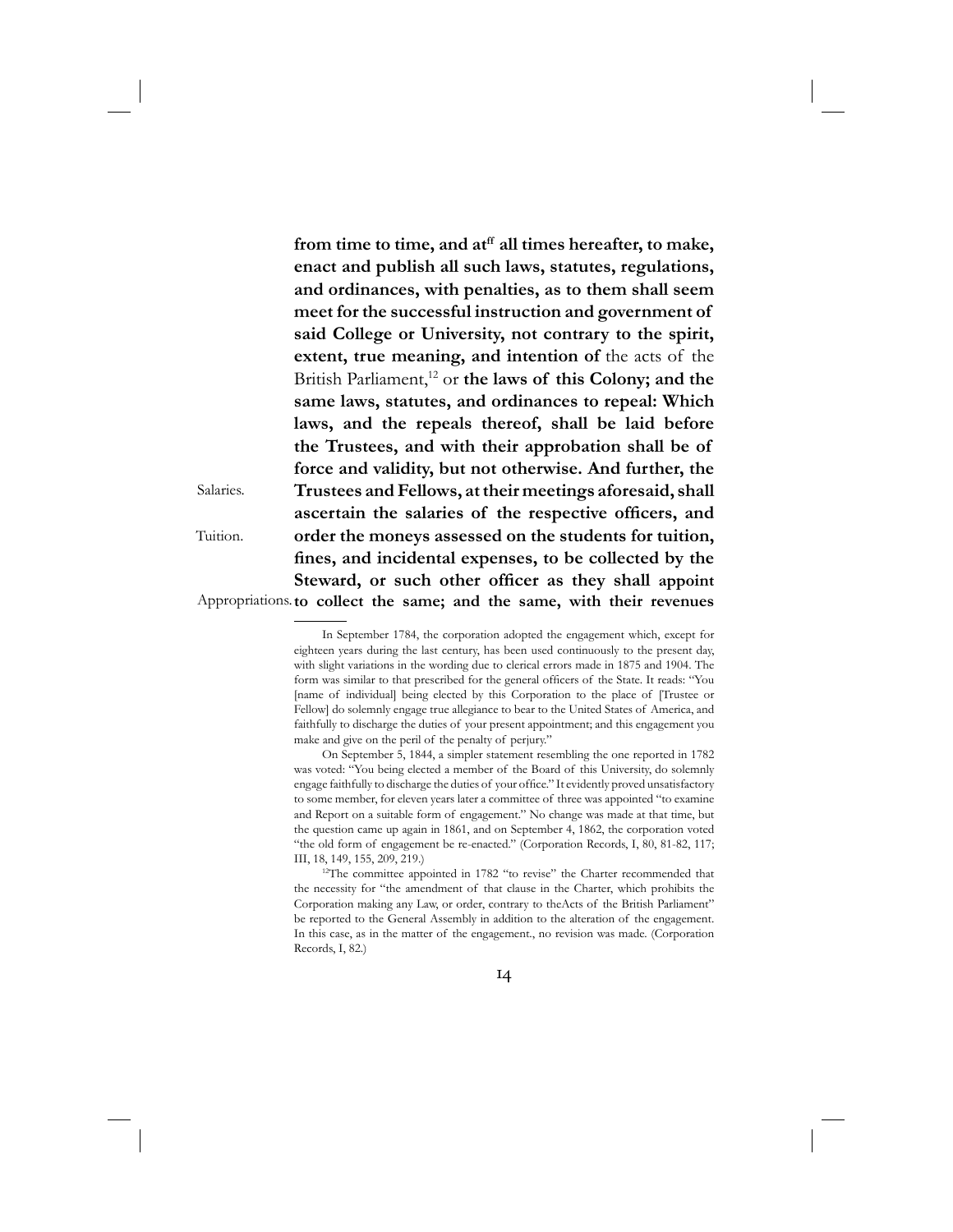**and other College estates in the hands of the Treasurer, to appropriate in discharging salaries and other College debts: And the College accounts shall be annually audited and adjusted in the meeting of the Corporation.**

 **And furthermore, it is hereby enacted and declared that into this liberal and catholic institution shall never be admitted any religious tests: But, on the contrary, all the members hereof shall forever enjoy full, free, absolute, and uninterrupted liberty of conscience: And that the places of**  Professors, Tutors, and all other officers, the President alone excepted,<sup>13</sup> shall be free and open for all denominations of Protestants;<sup>14</sup> And that youth<sup>gg</sup> of all religious denominations **shall and may be freely admitted to the equal advantages, emoluments, and honors of the College or University; and shall receive a like, fair, generous, and equal treatment during their residence therein, they conducting themselves peaceably, and conforming to the laws and statutes thereof. And that the public teaching shall, in general, respect the**  sciences; and that<sup>hh</sup> the sectarian differences of opinions **shall not make any part of the public and classical instruction; although all religious controversies may be studied freely, examined, and explained by the President, Professors, and Tutors in a personal, separate, and distinct manner to the youth of any or each denomination: And above all, a constant regard be paid to, and effectual care taken of, the morals of the College.**

 **And furthermore, for the honor and encouragement of literature, we constitute and declare the Fellowship aforesaid a learned faculty; and do hereby give, grant unto, and invest them, and their successors, with full power and authority, and they are hereby authorized and empowered,** 

Audit of account.

No religious tests.

Fellows to confer degrees.

<sup>&</sup>lt;sup>13</sup>Exception of the President in operative after the 1926 amendment (see below, page 24).<br><sup>14</sup>Not confined to Protestants as a result of the 1942 amendment (see below,

page 28).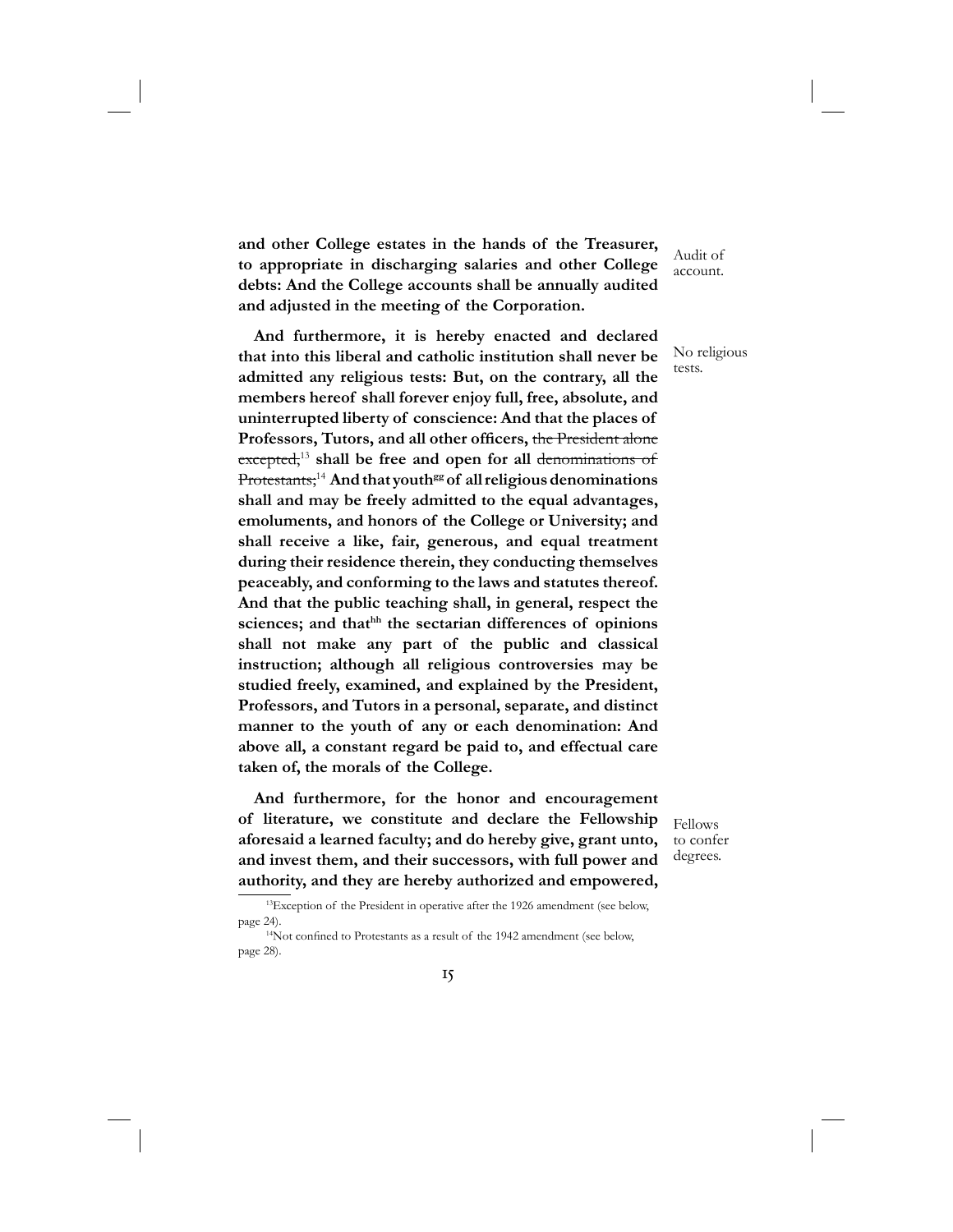**by their President, and in his absence by the senior Fellow or one of the Fellows appointed by themselves, at the anniversary Commencementsii or at any other times, and at all times hereafter, to admit to and confer any and all the learned degrees which can or ought to be given**  and conferred in any of the colleges or<sup>jj</sup> universities in **America, or any such other degrees of literary honor as they shall devise, upon any and all such candidates and persons as the President and Fellows, or Fellowship, shall judge worthy of the academical honors: Which power of conferring degrees is hereby restricted to the learned**  faculty, who shall or may issue diplomas or certificates **of such degrees, or confer degrees by diplomas, and authenticate them with the public seal of the Corporation, and the hands of the President and Secretary,** and of all the Professors as witnesses,<sup>15</sup> and deliver them to the graduates **as honorable and perpetual testimonies.**

Diplomas.

Exemption from taxation and so forth.

 **And furthermore, for the greater encouragement of this seminary of learning, and that the same may be amply endowed and enfranchised with the same privileges, dignities, and immunities enjoyed by the American colleges and European universities, we do grant, enact, ordain, and declare, and it is hereby granted, enacted, ordained, and declared, that the College estate, the estates, persons, and families of the President and Professors, for the time being, lying and being within the Colony, with the persons of the Tutors and students, during their residence at the College, shall be freed and exempted from all taxes,16** 

<sup>15</sup>Early diplomas bear the signatures of the Professors in addition to those of the President and Secretary, but the practice seems to have been abandoned before the end of the eighteenth century. As the faculty increased in number, the observance of this provision became impractical.

<sup>16</sup>**The exemption from taxation of the estates, persons, and families of the President and Professors is limited to ten thousand dollar**s by the amendment in 1863 (see below, page 21).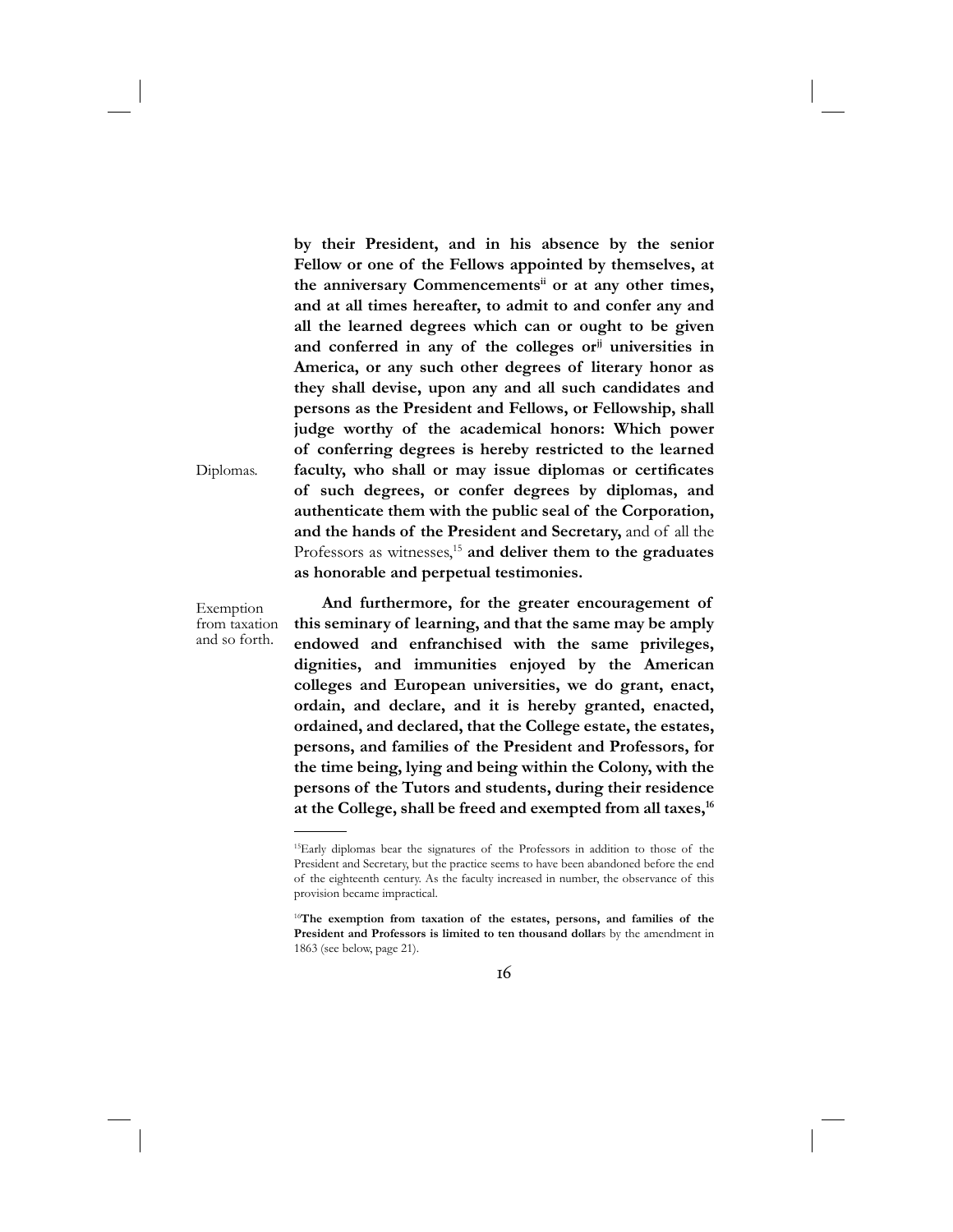**serving on juries, and menial services; and that the persons aforesaid shall be exempted from bearing arms, impresses, and military services, except in case of an invasion.**

 **And furthermore, for establishing the perpetuity of this Corporation, and in case that at any time hereafter, through oversight, or otherwise through misapprehensions and mistaken constructions of the powers, liberties, and franchises herein contained, any laws should be enacted, or any matters done and transacted by this Corporation contrary to the tenor of this Charter, it is hereby enacted, ordained, and declared that all such laws, acts, and doings shall be in themselves null and void: Yet, nevertheless, the same shall not in any courts of law, or by the General Assembly, be deemed, taken, interpreted, or adjudged into an avoidance, defeasance, or forfeiture of this Charter; but that the same shall be and remain unhurt, inviolate, and entire unto the said Corporation, in perpetual succession; which Corporation may at all times, and forever hereafter, proceed and continue to act: And all their acts conformable to the powers, tenor, true intent, and meaning of the Charter shall be and remain in full force and validity, the nullity and avoidance of any such illegal acts to the contrary in any wise notwithstanding.**

 **And lastly, we the Governor and Company aforesaid do, for ourselves and our successors, forever hereby enact,**  grant, and confirm unto the said Trustees and Fellows, and **to their successors, that this Charter of incorporation, and every part thereof, shall be good and available in all things**  in the<sup>kk</sup> law, according to our true intent and meaning: And **shall be construed, reputed, and adjudged in all cases most**  favorably on the behalf and for the best benefit and behoof **of the said Trustees and Fellows, and their successors, so as most effectually to answer the valuable ends of this useful institution.**

Perpetuity of the Corporation.

Charter for the benefit of the Corporation and the College.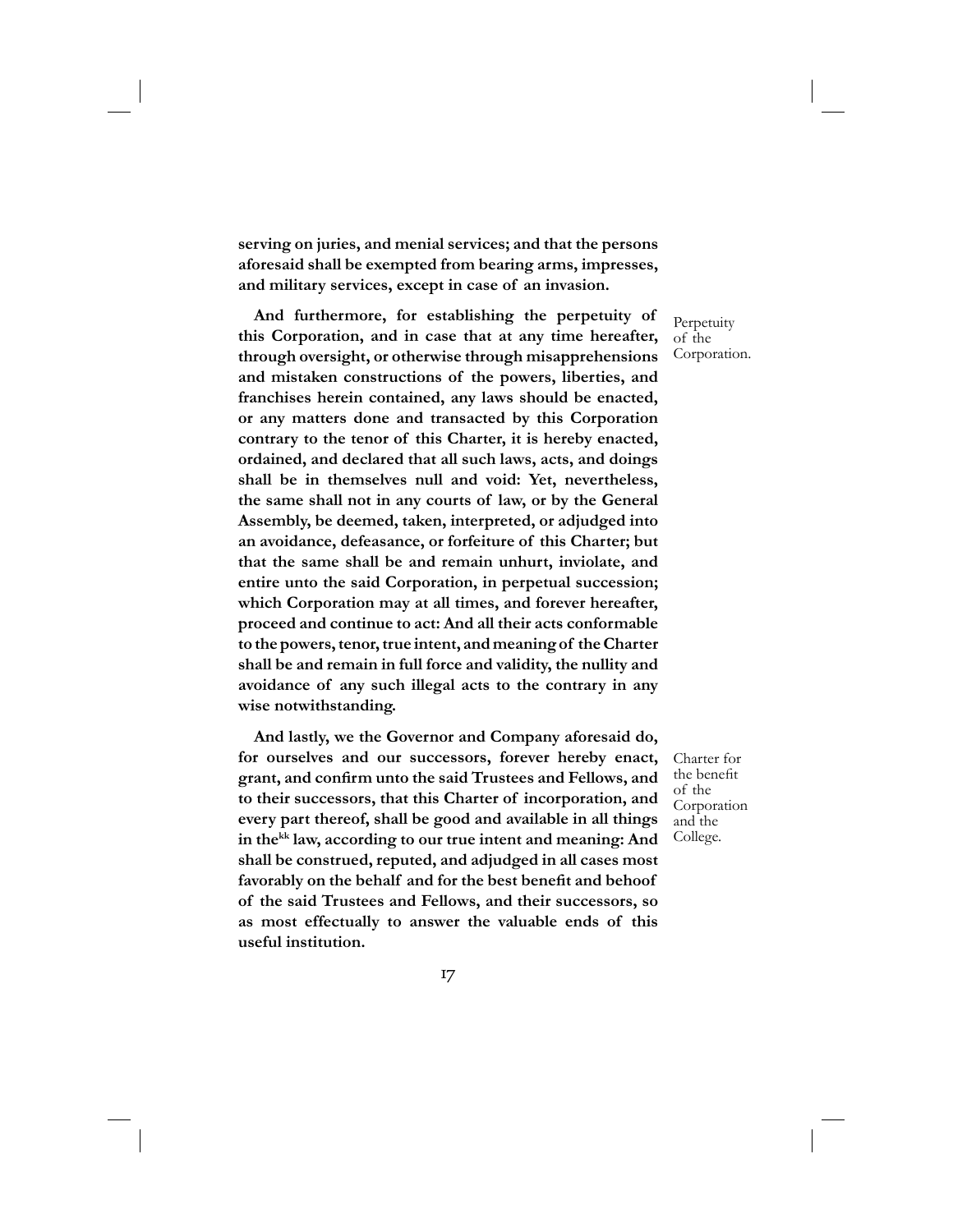In full testimony of which grant, and of all the articles and matters therein contained, the said Governor and Company do hereby order that this Act shall be signed by the Governor and Secretary, and sealed with the public seal of this Colony, and registered in the Colony's Records: And that the same, or an exemplification thereof, shall be a sufficient warrant to the said Corporation to hold, use, and exercise all the powers, franchises, and immunities herein contained.

Signed and sealed at Newport, the twenty-fourth day of October, in the year of our Lord One Thousand Seven Hundred and Sixty-five, and in the fifth year of His Majesty's reign, George the Third, by the Grace of God, of Great Britain, and so forth, King.<sup>11</sup> [L.S.]

SAM: WARD, Governor

Edwd. Thurston, jun., D: Secretary

Signed and sealed.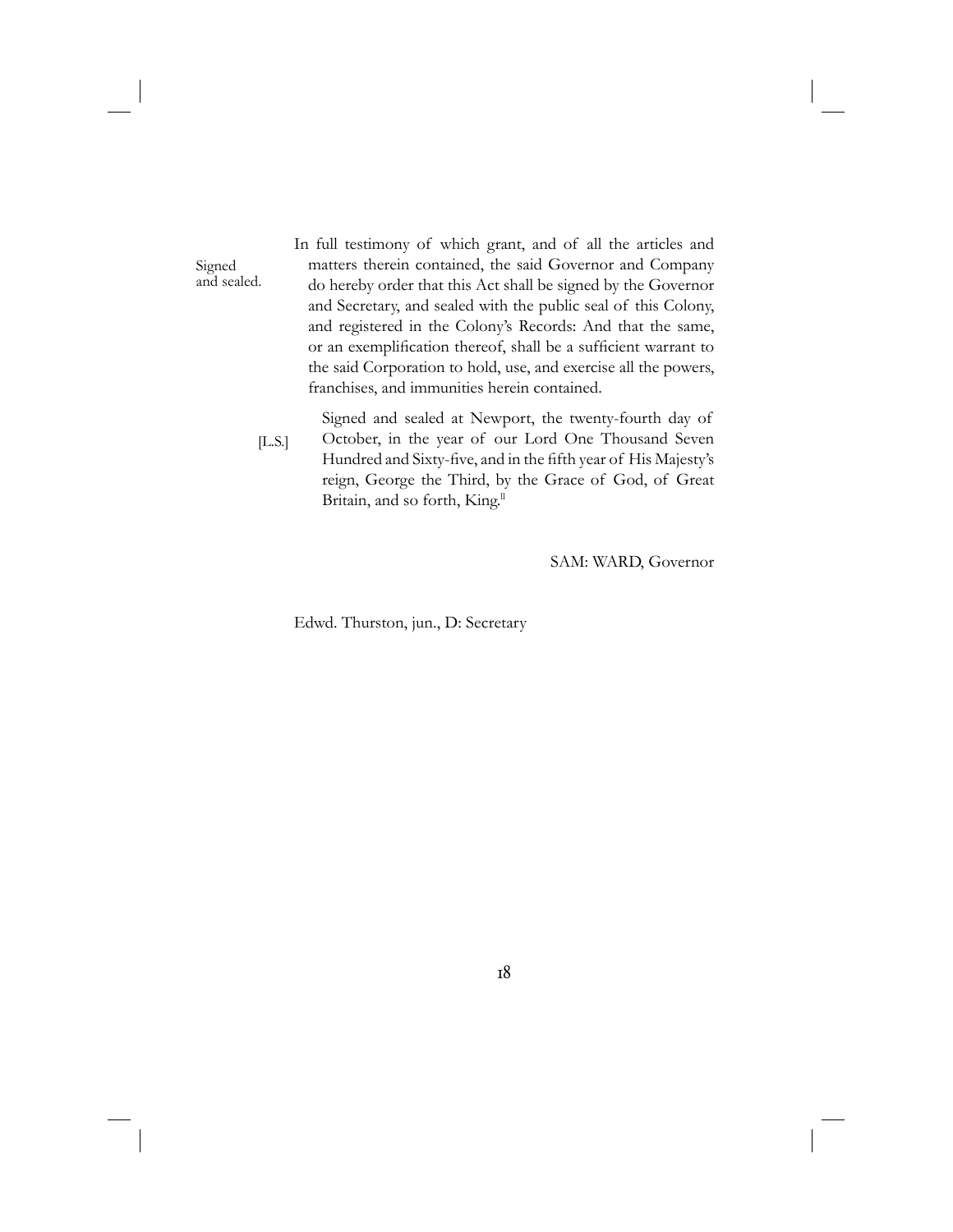# AMENDMENTS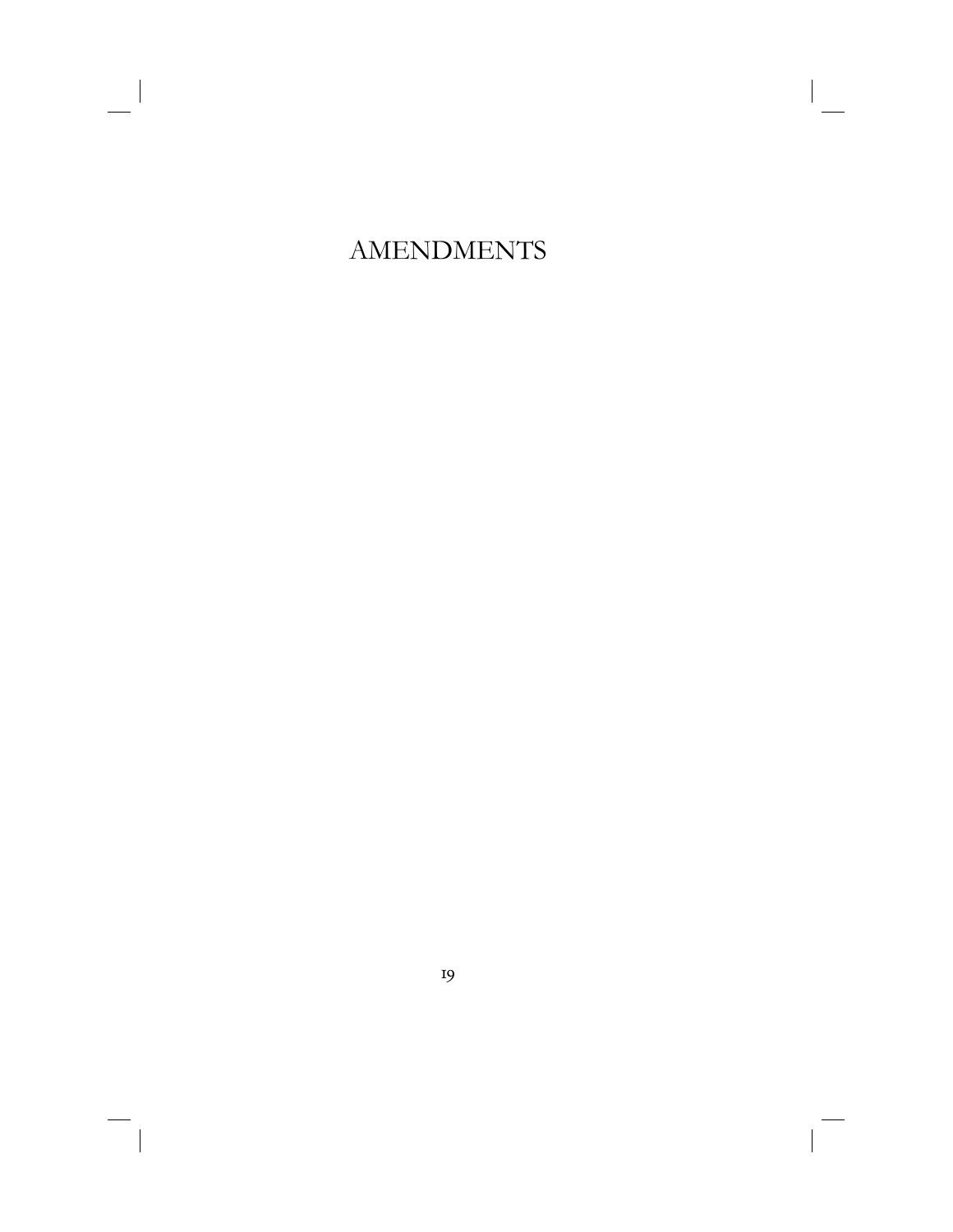## 1863

The first amendment of the Charter occurred in 1863. As taxes increased during the Civil War, public criticism of the exemption of "the estates, persons, and families of the President and Professors" arose, and exaggerated rumors as to the amount of property held by these persons were circulated. Consequently, in August 1862, the Senate passed an act to repeal this provision. A lively debate ensued in the House, following which the chairman of the Committee on the judiciary, a Trustee of the University, presented the subject to the Corporation at the annual meeting the next month.

At the September meeting a committee of five was elected "to inquire into the subject ... to confer with ... other parties ... and Report" at an adjourned meeting early in 1863. On January 21 the Trustees and Fellows received and accepted a communication from the President and Professors authorizing the Corporation to waive their exemption from taxation if it saw fit. The detailed report of the committee "maintaining the inviolability of the Charter, denying the power of the Legislature to alter it without the consent of the Corporation, ... and proposing the course expedient for the Corporation to adopt" was considered at length. Action upon its recommendations was postponed to the next meeting.

Shortly thereafter, on February 9, 1863, the House unanimously passed the following Act limiting the exemption from taxation of the President and Professors subject to the consent of the Corporation. It corresponds exactly with the language of a draft in the handwriting of a member of this special committee which gives evidence of emendation after discussion. The Senate concurred unanimously on February 11. Later that day the Corporation met in special session and unanimously adopted the vote printed below, which clearly summarizes the position of the University. (Corporation Records, III, 220, 225-232.)

A good summary is printed in Reuben Aldridge Guild's *History of Brown University, with Illustrative Documents* (Providence, 1867), pp. 141-145, and *Early History of Brown University, including the Life, Times, and correspondence of President Manning* (Providence, 1897), pp. 544-549.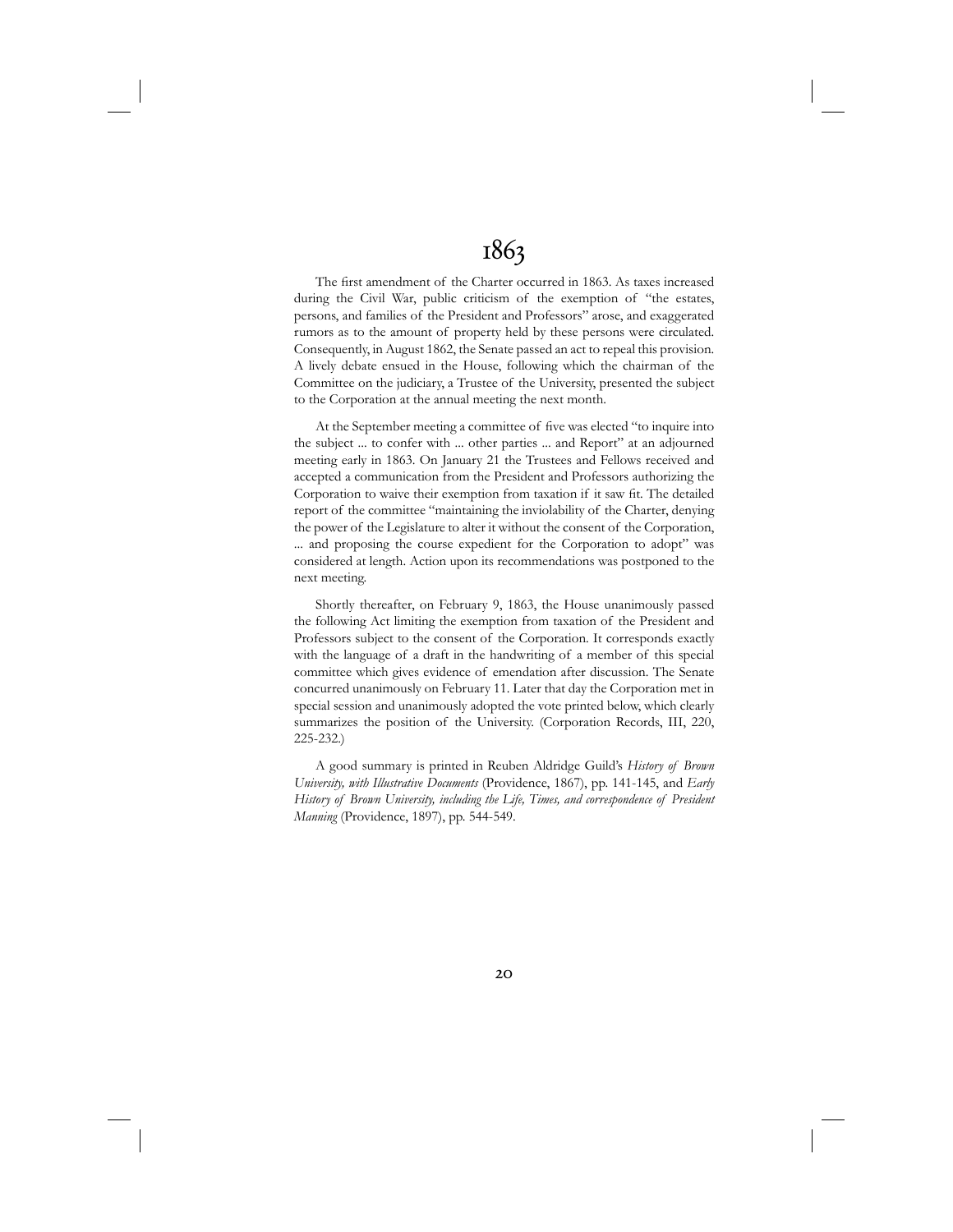## 1863

#### AN ACT TO LIMIT THE EXEMPTION FROM TAXATION OF THE ESTATES, PERSONS, AND FAMILIES OF THE PRESIDENT AND PROFESSORS OF BROWN UNIVERSITY

*It is enactedmm by the General Assembly as follows:*

SECTION 1. **The Corporation of Brown University in Providence consenting hereto, that the estates, persons, and families of the President and Professors, for the time being,**  of said University,<sup>nn</sup> and of their successors in office, shalt not **hereafter be freed and exempted from taxes for more than the**  amount of ten thousand dollars for each of such officers, his estates, person,<sup>oo</sup> and family included.

SECTION 2. The vote of said Corporation, under the seal and certified by the Secretary thereof, declaring that the Corporation, being authorized by the President and Professors of said University, does, in behalf of the President and Professors and in behalf of said Corporation, consent to this Act shall be deemed and taken to be proof of their consent thereto when said vote shall have been filed in the office of the Secretary of State.<sup>17</sup>

VOTE OF THE CORPORATION AT THE SPECIAL MEETING ON FEBRUARY 11, 1863.

WHEREAS the General Assembly of the State of Rhode Island, at its present session on the 11th day of February, 1863, has passed an Act the principal section of which is in the following words, viz — "SECTION 1. The Corporation of Brown University in Providence consenting hereto, that the estates, persons, and families of the

<sup>&</sup>lt;sup>17</sup>There are six official contemporary copies of the Act: the manuscript in the State House bearing the signatures of the Clerk of the House and the Secretary of State, the manuscript certified by the Secretary of State and presented to the meeting of the corporation on February 11, the printed laws for 1863, the draft of the Act and the report of the special committee among the papers of the Corporation, and the minutes of the meeting in the third volume of the Records. Since no two copies correspond exactly as to capitalization and punctuation, the Act has been made uniform with the present edition of the Charter in these respects, together with the vote of the Corporation. Minor textual variations are indicated in notes mm, nn, and oo, Appendix III.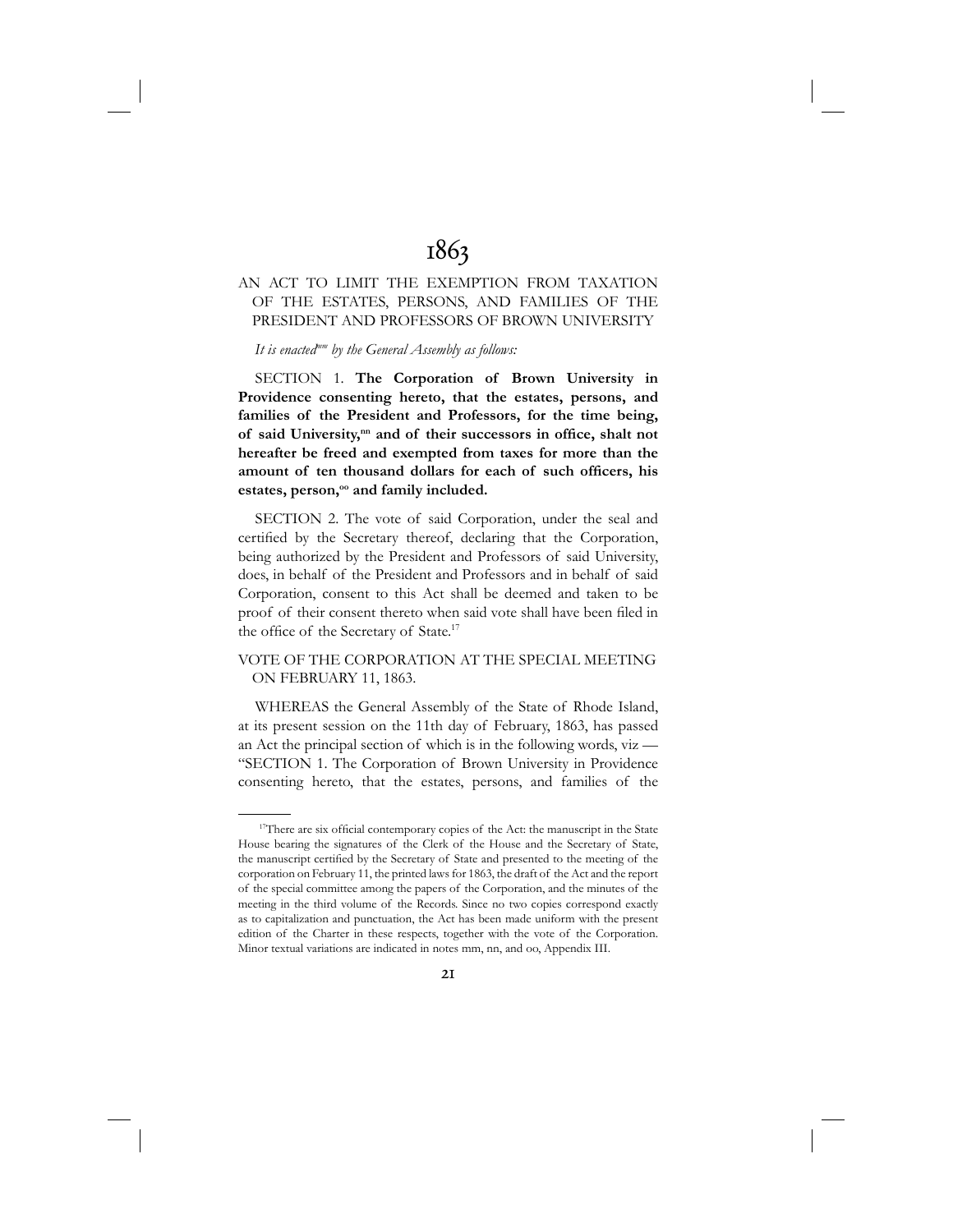President and Professors, for the time being, [of said University,] and of their successors in office, shall not hereafter be freed and exempted from taxes for more than the amount of ten thousand dollars for each of such officers, his estates, person, and family included."

AND WHEREAS the institution of Brown University was established by its founders, was incorporated with liberal franchises by the State, has been maintained solely by private benefactions, all uniting for the same noble object, that is to create and promote a seminary of religion and learning within this State, whose beneficent influences should be diffused at home and abroad through all time;

AND WHEREAS those influences can and will be most happily diffused and continued by a cordial good will and a harmonious cooperation between the General Assembly and citizens of this State and the University;

AND WHEREAS the General Assembly by its Act aforesaid has expressed the opinion that the President and Professors should bear a portion of the burdens of taxation from which they are exempted by our Charter, and has made the validity of its said Act to depend upon the consent of this Corporation thereto, thereby affirming and maintaining the inviolability of said Charter;

THEREFORE, in order to manifest our cordial compliance with a reasonable wish of the General Assembly, as expressed in said Act,

It is hereby voted and declared by the Corporation of Brown University, that being authorized by the President and Professors of said University, this Corporation does, in behalf of the President and Professors and in behalf of said Corporation, consent to the said Act, passed by the General Assembly of the State of Rhode Island at its present session, as aforesaid; and the Secretary of this Corporation is hereby instructed to file a copy of this vote, under the seal of the Corporation and certified by himself, in the office of the Secretary of State, as proof of the consent of this Corporation thereto.<sup>18</sup>

<sup>&</sup>lt;sup>18</sup>The copy of this vote, certified by the Secretary of the Corporation, was not found at the State House in 1942, when photostats of the other documents were supplied by the Secretary of State.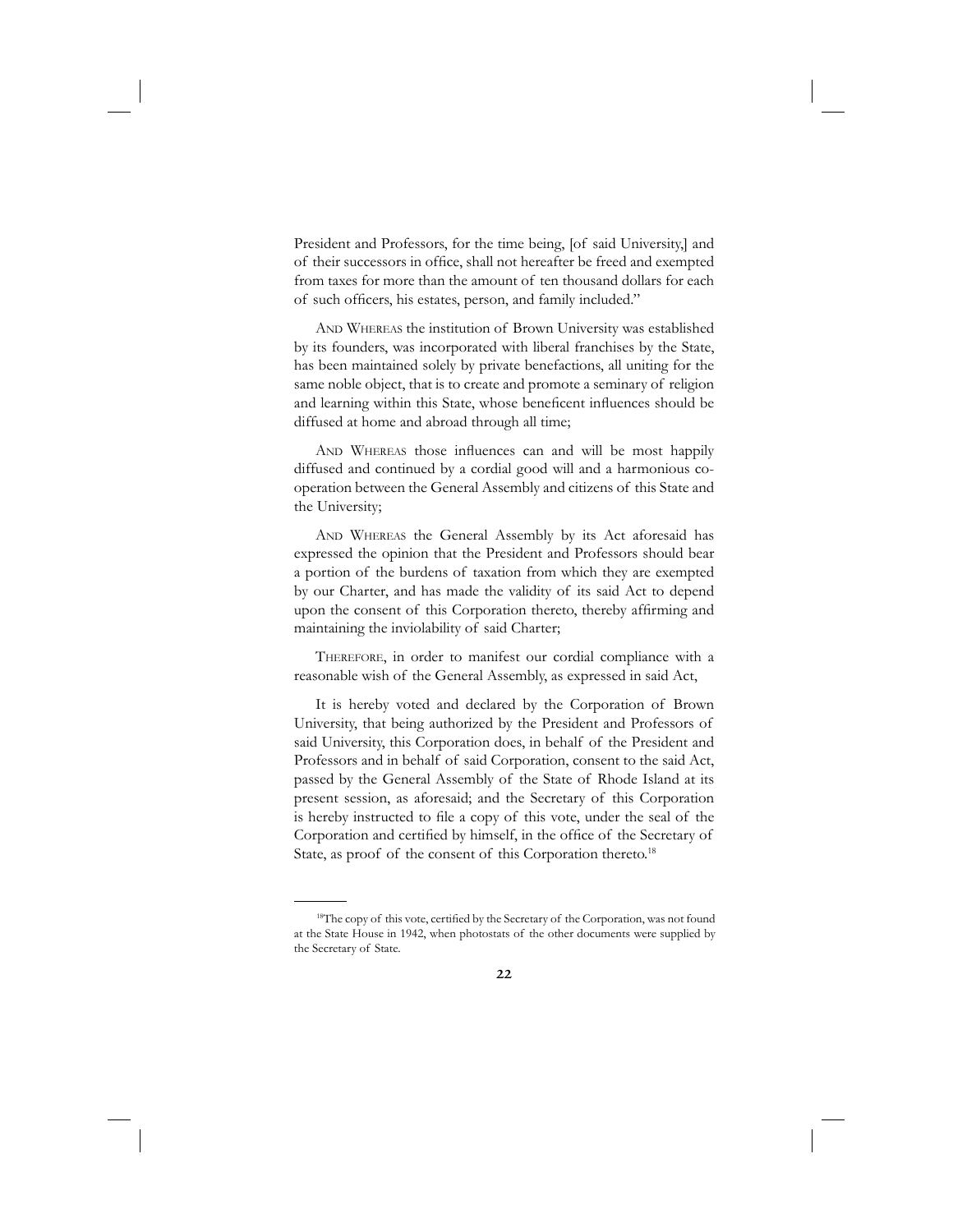## 1926

Modification of the denominational requirements for membership on the Corporation was seriously considered at various times during the twentieth century. At the meeting on October 14, 1925 , a committee appointed in June of the preceding year submitted the draft of a bill to be presented to the General Assembly. The Fellows and Trustees voted unanimously to approve the bill, to direct the committee "to cause it to be introduced in the General Assembly," and to authorize "changes in the phraseology, but not in the substance," if they seemed desirable. After minor revisions in accordance with the vote (see notes pp to ww, Appendix III), the following Act was passed at the January Session, 1926, signed by the Governor on March 12, and accepted by the Corporation at the meeting on June 17; it became effective the same day upon the filing of the certification of the vote by the Secretary of the Corporation, printed below. (Corporation Records, IX, 73, 75, 91, 106-107, 110-116, 119-125, 139-141, 142.)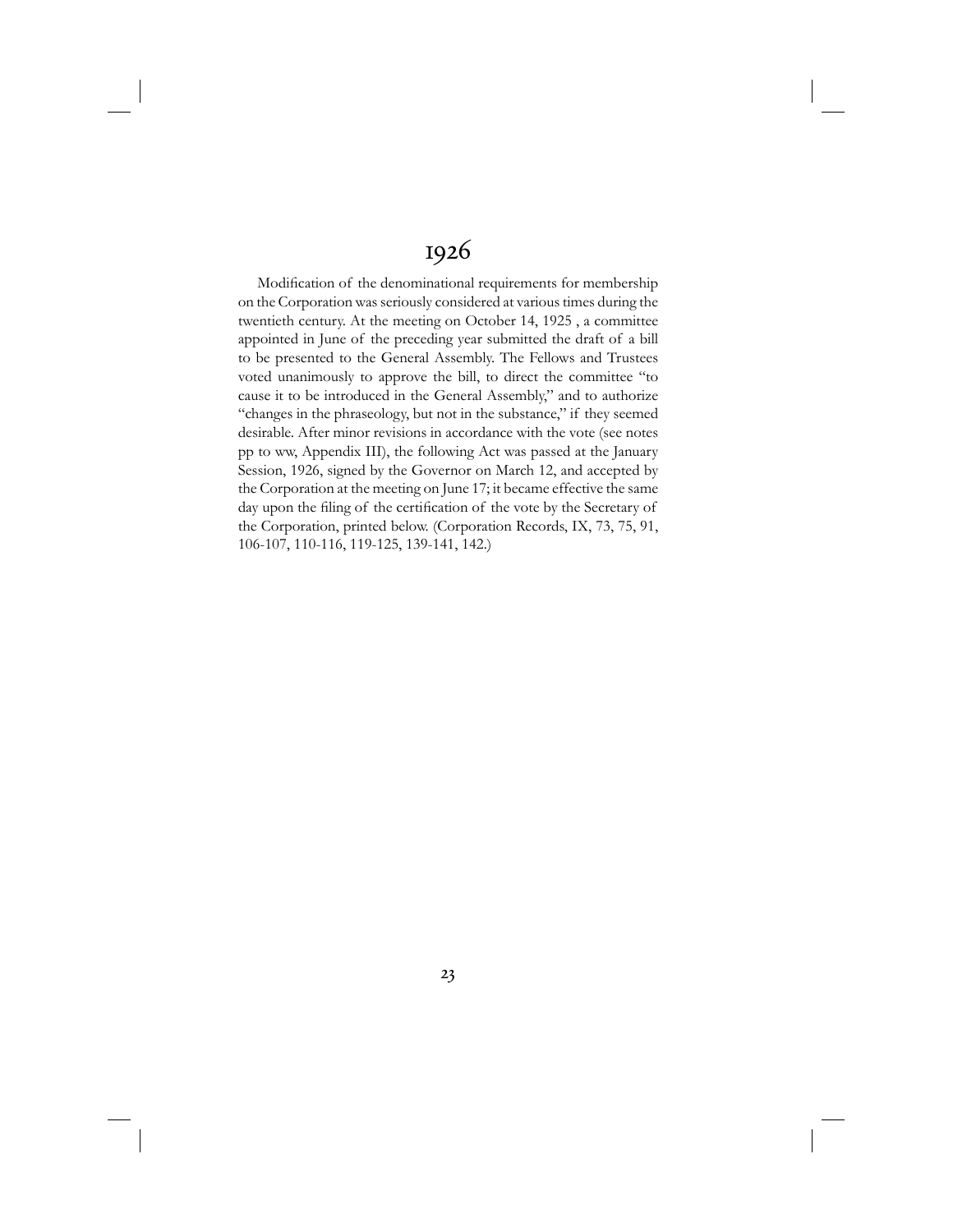AN ACT IN AMENDMENT OF AN ACT ENTITLED "AN ACT FOR THE ESTABLISHMENT OF A COLLEGE, OR UNIVERSITY, WITHIN THIS COLONY" PASSED BY THE GENERAL ASSEMBLY HELD FOR THE COLONY OF RHODE ISLAND AND PROVIDENCE PLANTATIONS, AT EAST GREENWICH, THE LAST MONDAY OF FEBRUARY, 1764, BEING AN ACT TO INCORPORATE BROWN UNIVERSITY.pp

#### *It is enacted by the General Assembly as follows:*

 SECTION 1. An Act entitled "An Act for the establishment of a college, or university, within this colony" passed by the General Assembly held for the colony of Rhode Island and Providence Plantations, at East Greenwich, the last Monday of February, 1764, being an Act to incorporate Brown University, is hereby amended so that<sup>qq</sup> the number of trustees of the corporation of said **university shall be increased from thirty-six to forty-two and the**  six additional members and their successors in office shall be elected and hold office<sup>rr</sup> without regard to<sup>ss</sup> denominational or religious affiliations, and so that<sup>tt</sup> membership in or affiliation **with the Baptist or Antepedo Baptist or otheruu denomination shall not be required to make a person eligible to election to the**  office of president in said university and such office shall not be **declared vacant because of change of the religious denomination of the incumbent.**

SECTION 2.<sup>vv</sup> This act shall take effect when there shall have been filed with the secretary of state a certificate attested by the secretary of said corporation and bearing its seal setting forth that a majority of all the trustees and a majority of all the<sup>ww</sup> fellows of said corporation have by vote signified their acceptance of and consent to the provisions of this act.19

<sup>&</sup>lt;sup>19</sup>The typewritten copy of this Act, which is among the papers of the Corporation, was certified by the Secretary of State on March 13, 1926. The certification states that the Act was "approved by the Governor on the eleventh day of March," but on the Act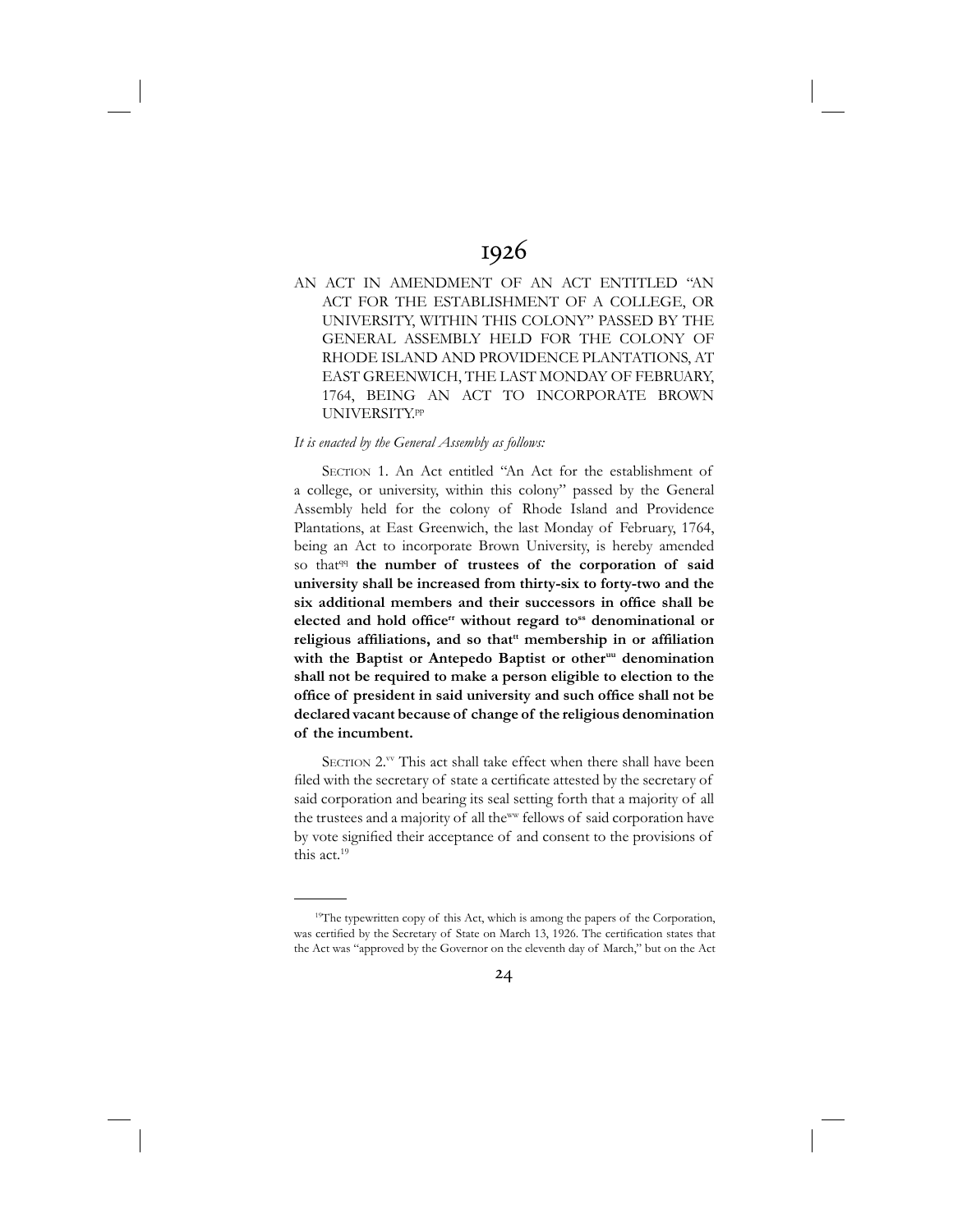#### CERTIFICATION OF THE VOTE OF THE CORPORATION BY ITS SECRETARY.

 I, Hermon C. Bumpus, Secretary of the Corporation of Brown University, do hereby certify that the provisions of the Act of the General Assembly of the State of Rhode Island and Providence Plantations, passed at the January Session, 1926, entitled "An Act in amendment of an Act entitled 'An Act for the establishment of a College or University within this Colony', passed by the General Assembly held for the Colony of Rhode Island and Providence Plantations at East Greenwich the last Monday of February, 1764, being an Act to incorporate Brown University", have been approved, accepted and consented to by said Corporation by the vote of a majority of all the Trustees and a majority of all the Fellows of said Corporation.

 In Attestation Whereof I have hereunto set my hand as Secretary of said Corporation, and affixed the seal of said Corporation, this seventeenth day of June 1926.<sup>20</sup>

> (Signed) HERMON C. BUMPUS [L.S.] Secretary

are typed the words "Approved March 12, 1926." The sane discrepancy appears in the minutes of the Corporation meeting on June 17. A later letter from the Secretary of State and the printed laws for 1926 use the March 12 date, which has been employed in this printing.

<sup>&</sup>lt;sup>20</sup>A letter from the Secretary of State, dated June 17, 1926, and bearing the seal of the State, acknowledges the receipt of this certification of the Corporation vote.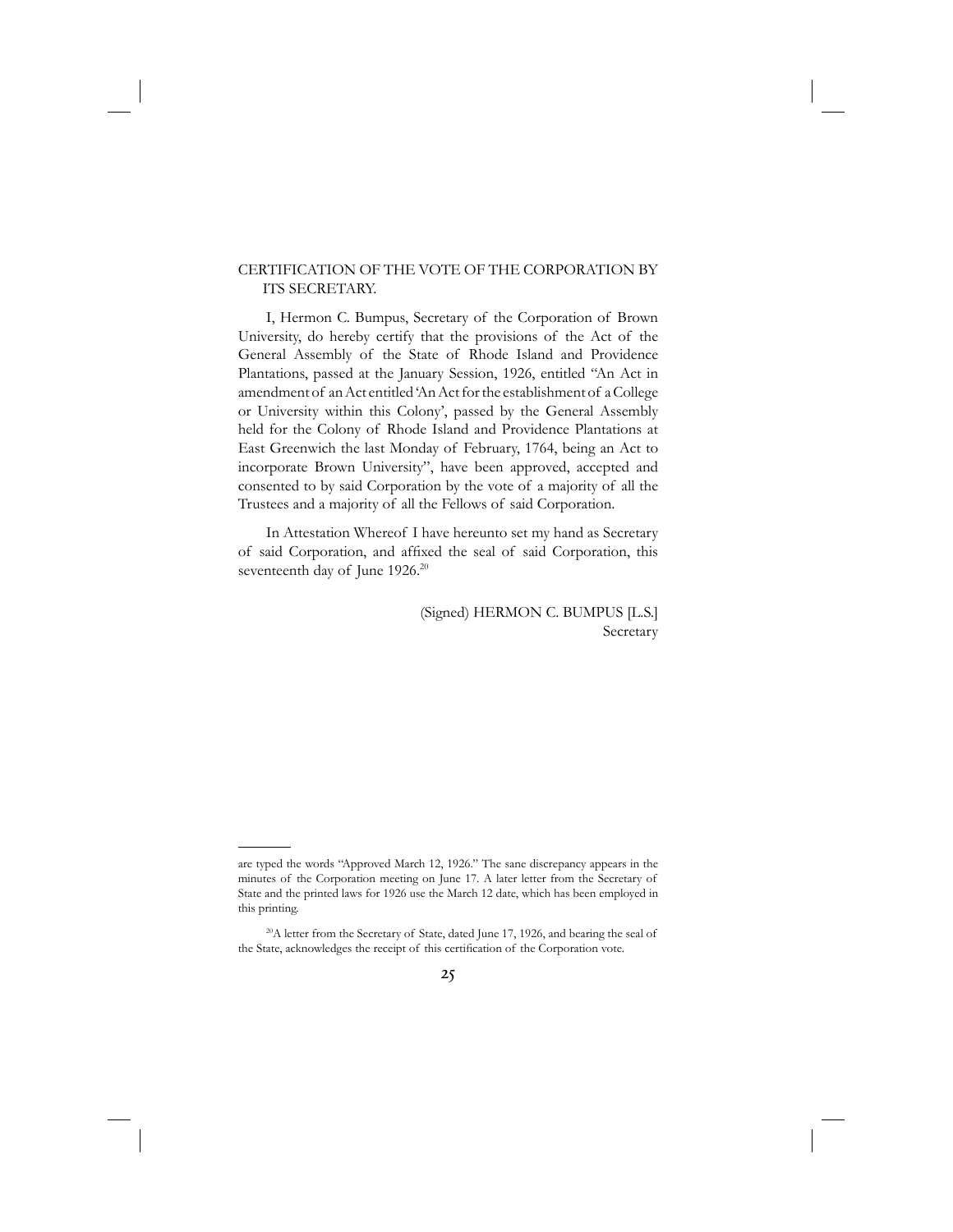## 1942

A third amendment, in 1942, removed all denominational qualifications. After a general discussion of the matter by the Advisory and Executive Committee, the appointment of a special committee, and the drafting of a proposed bill, the subject was presented to the Corporation at a meeting called for that purpose on February 20, 1942. There the Trustees and Fellows authorized "such action as may be proper and appropriate to obtain the passage" of the measure. A committee elected to "make such changes in form... as they deem advisable" added two words (see note xx, Appendix III) before the bill was submitted to the January Session, 1942, of the General Assembly. The following Act, with this revision, was approved by both Houses, signed by the Governor on May 6, and consented to by the Corporation at the meeting on May 18; it became effective when the Secretary filed the requisite certification with the Secretary of State on May 19, 1942. (Corporation Records, XI, 29-43, 46-47, 53-54, 63-65.)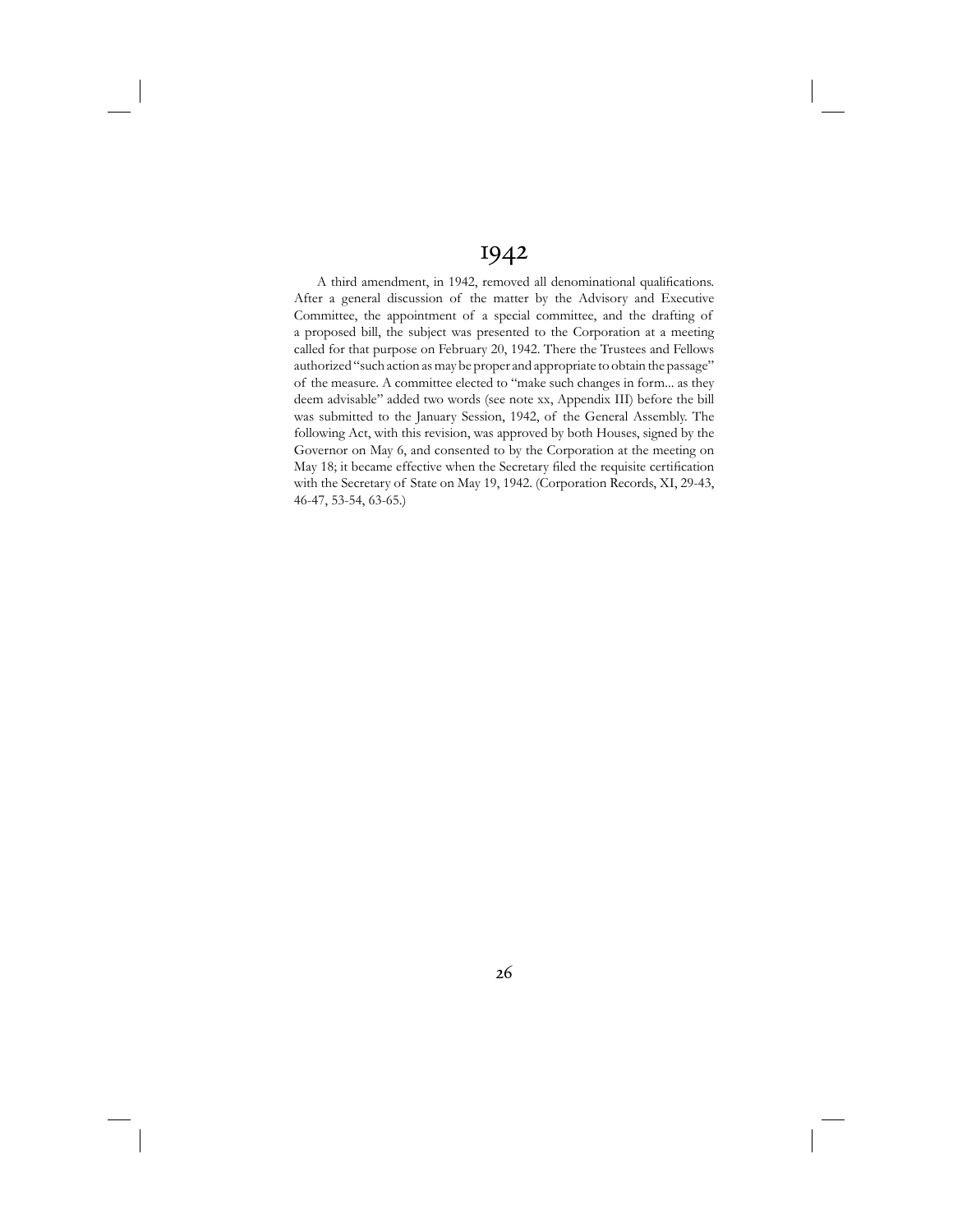AN ACT IN AMENDMENT OF THE CHARTER OF INCORPORATION OF THE CORPORATION CREATED BY THE NAME OF "TRUSTEES AND FELLOWS OF THE COLLEGE OR UNIVERSITY IN THE ENGLISH COLONY OF RHODE ISLAND AND PROVIDENCE PLANTATIONS IN NEW ENGLAND IN AMERICA" AND LATER CALLED AND KNOWN BY THE NAME OF "BROWN UNIVERSITY IN PROVIDENCE IN THE STATE OF RHODE ISLAND, AND PROVIDENCE PLANTATIONS," WHICH CHARTER OF INCORPORATION WAS PASSED BY THE HONORABLE THE GOVERNOR AND COMPANY OF THE ENGLISH COLONY OF RHODE ISLAND AND PROVIDENCE PLANTATIONS IN NEW ENGLAND, IN GENERAL ASSEMBLY, CONVENED ON THE LAST MONDAY IN FEBRUARY, ONE THOUSAND SEVEN HUNDRED AND SIXTY-FOUR, AS AMENDED.

 WHEREAS the charter of the corporation now called "Brown University in Providence in the State of Rhode Island, and Providence Plantations," which was enacted in 1764 and was intended to establish a liberal and catholic institution, requires that a majority of the governing boards shall be of one religious denomination; but pursuant to the broad and tolerant spirit of its founders excludes any religious tests from said institution, directs that sectarian differences of opinions shall not make any part of its public and classical instruction, and admits to said governing boards persons of other denominations then prominent in New England; and

 WHEREAS said requirement, notwithstanding certain modifications of said charter made in the year 1926, still prevents inclusion in the membership of the corporation of many otherwise qualified and available persons, thereby making the corporation less representative of the community than was intended by its founders and causing the letter of said charter to become opposed to its spirit; and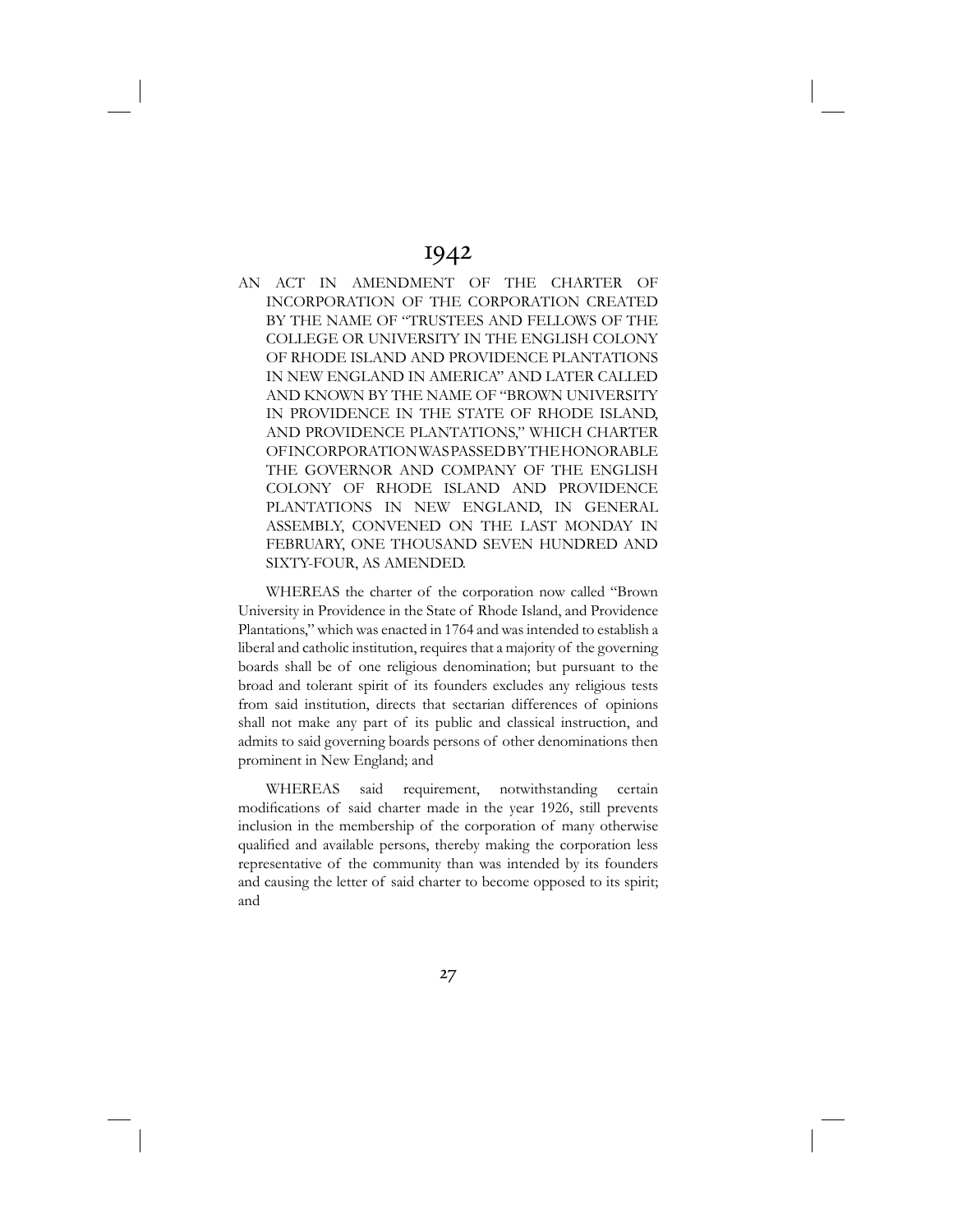WHEREAS the experience of other American colleges and universities teaches that the security of their religious ideals and principles is not dependent upon denominational affiliations required by charter provisions, but rather upon the character of the persons to whom their government is committed; and

 WHEREAS the changes hereinafter made in said charter are intended to effect the purpose of said founders to make the governing bodies of said institution widely representative of the community and they in no way conflict with the acknowledgment by the University of its especial and perpetual indebtedness to the Christian churches from which it sprang and with its purpose hereafter to continue to adhere to the basic ideals and principles common to them and<sup>xx</sup> similar institutions of religion; and

 WHEREAS the welfare of the institution and its continued usefulness to society demand that the broad and liberal principles of its foundation should be applied in harmony with changed conditions;

#### NOW, THEREFORE, IT IS ENACTED BY THE GENERAL ASSEMBLY AS FOLLOWS:

 SECTION 1. An Act entitled "An Act for the establishment of a college or university within this colony" enacted by the General Assembly held for the colony of Rhode Island and Providence Plantations, at East Greenwich, the last Monday of February, 1764, as amended, is hereby further amended so that **no denominational qualifi cation shall be required to make any person eligible to**  hold the office of Trustee, Fellow, President, Professor, Tutor, **or other office in Brown University** in Providence in the State of Rhode Island, and Providence Plantations.

SECTION 2. The filing with the secretary of state of a certificate attested by the secretary of said corporation and bearing its seal, setting forth that a majority of all the Trustees and a majority of all the Fellows of said corporation have by vote signified their acceptance of and consent to the provisions of this Act, shall be deemed and taken as proof of said corporation's acceptance of and consent to the provisions of this Act.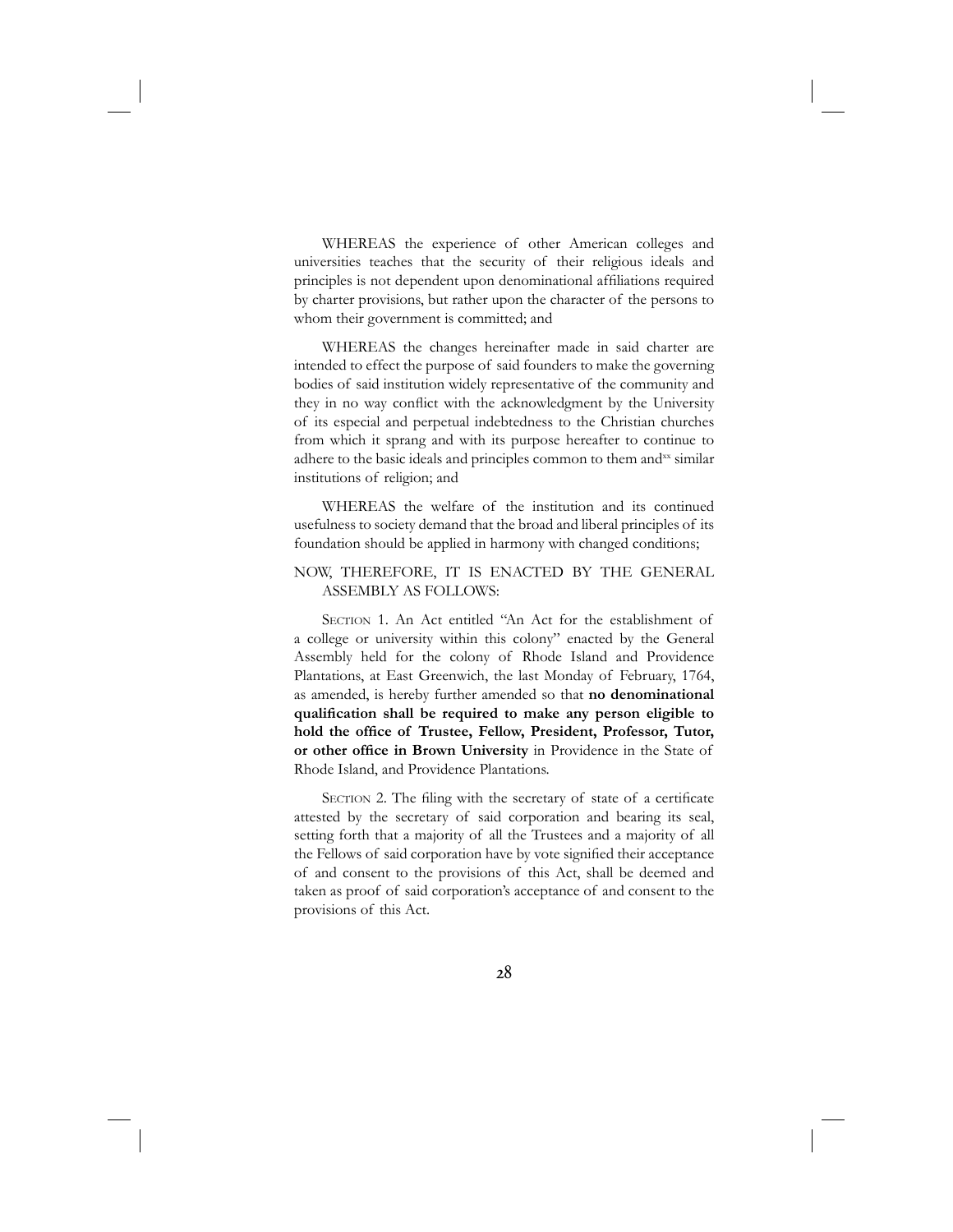SECTION 3.<sup>yy</sup> This act shall take effect upon its passage and all acts and parts of acts inconsistent herewith are hereby repealed.<sup>21</sup>

#### CERTIFICATION OF THE VOTE OF THE CORPORATION BY ITS SECRETARY.

 I, Albert L. Scott, Secretary of the Corporation of Brown University in Providence in the State of Rhode Island, and Providence Plantations, do hereby certify that the provisions of the Act of the General Assembly of the State of Rhode Island and Providence Plantations passed at the January Session, 1942, entitled, "An Act in Amendment of the Charter of Incorporation of the Corporation Created by the Name of 'Trustees and Fellows of the College or University in the English Colony of Rhode Island and Providence Plantations in New England in America' and later called and known by the Name of 'Brown University in Providence in the State of Rhode Island, and Providence Plantations,' which Charter of Incorporation was Passed by the Honorable the Governor and Company of the English Colony of Rhode Island and Providence Plantations in New England, in General Assembly, Convened on the Last Monday in February, One Thousand Seven Hundred and Sixty-four, as Amended," have been accepted and consented to by said Corporation by the vote of a majority of all the Trustees and a majority of all the Fellows of said Corporation. In attestation whereof I have hereunto, set my hand as Secretary of said Corporation and affixed the seal of said Corporation this 18th day of May, 1942.<sup>22</sup>

#### (Signed) ALBERT L. SCOTT [L.S.]

*Secretary*

<sup>&</sup>lt;sup>21</sup>The photostatic copy of the Act in the Corporation files is accompanied by a statement of certification signed by the Deputy Secretary of State on May 7, 1942.

<sup>&</sup>lt;sup>22</sup>This certification of the vote by the Secretary of the Corporation was filed in duplicate. The carbon copy, which is among the Corporation papers, bears a statement signed and sealed by the Secretary of State on May 19, 1942, that it is a duplicate of the original in the State House.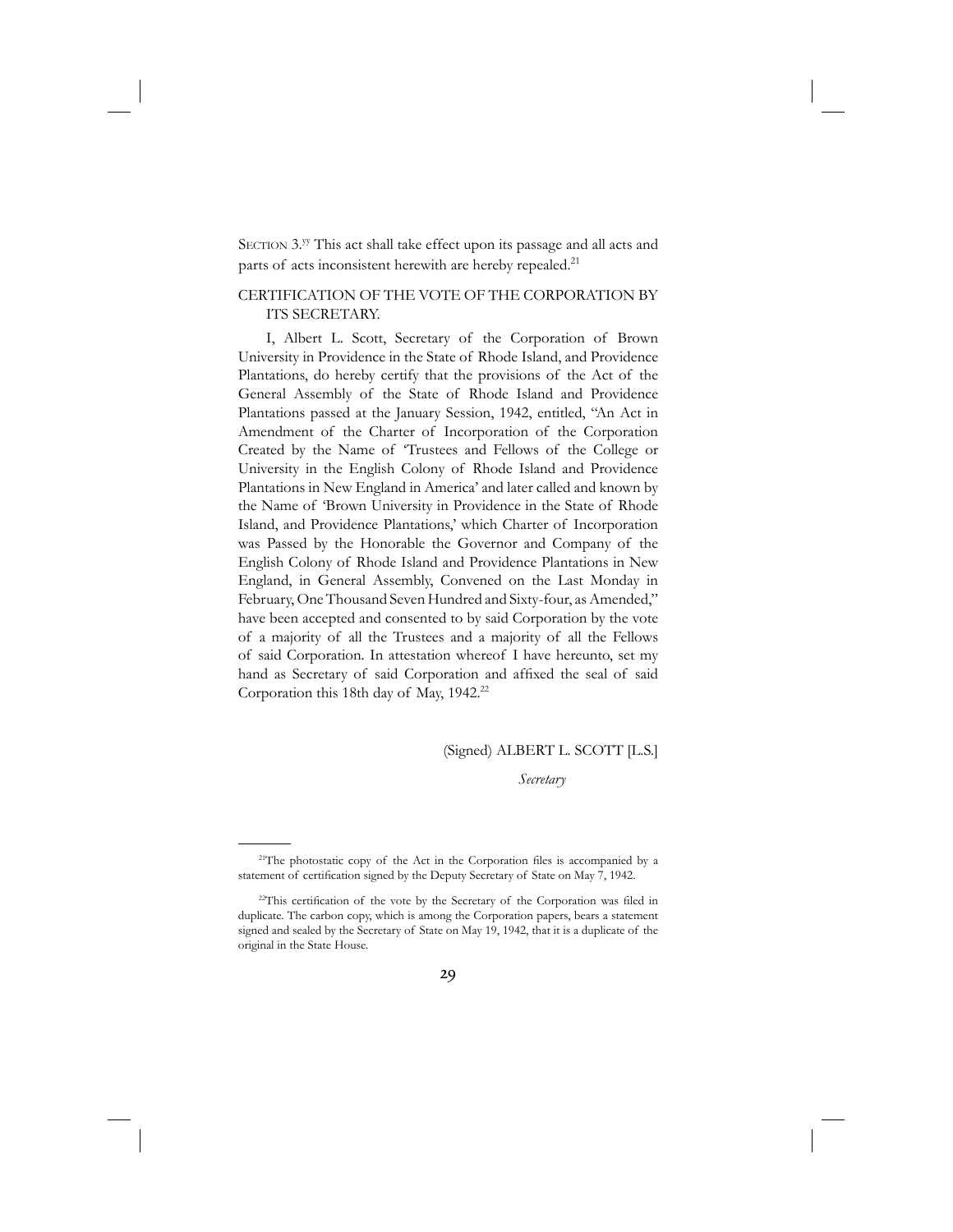#### *Appendix I*

#### **OFFICIAL COPIES OF THE CHARTER**

1. The manuscript of the original Act, with amendments in a second hand, signed by the Clerk of the House of Magistrates on March 2, 1764, and by the Secretary of the Upper House on March 3, is preserved at the State House in the Acts and Resolves, IX, 126.

 Three printings of this fourteen page manuscript are listed in Appendix II, item 8.

2. The copy of the Act registered by the Secretary of the Colony, Henry Ward, is in the Colony Records, VIII, 188-194.

 At this time the capitalization, punctuation, and paragraphing were drastically revised, probably in conformity with official usage. A few verbal and clerical changes were also made, as noted in Appendix III, items a, d, i, k, l, p, s, t, u, v, w, dd, ee, ff, gg, ii, jj, and kk. The general form for all later copies was thus set

3. The next copy appears on pages 110-116 of the official records of the February Session, I 764, of the Assembly, known as the Schedules or the Acts, Resolves and Reports, which were printed at Newport by Samuel Hall and authenticated by the signature of the Secretary, Henry Ward, and the seal of the Colony, on March 12, 1764.

 This copy, or more likely the reprint made by Samuel Hall at a later date (Appendix II, item 2), became the basis for all succeeding editions.

4. The fourth copy, engrossed on two large sheets of parchment, is in the possession of Brown University. It was signed by the Governor, Samuel Ward, and the Deputy Secretary, Edward Thurston, Junior, at Newport on October 24, 1765, and bears the seal of the Colony.

 This is doubtless the copy which was subsequently authorized on November 12, 1765, at a meeting in Newport of the committee of seven appointed "to transact the necessary Affairs of this Corporation during their Recess" (Corporation Records I, 20). They resolved that "the Exemplification of the Charter of this Corporation be made out upon Parchment and deposited with the President for the Time being and that a Tin Box be procured to preserve the same" (Manuscript in the Archives of the University Library). Both Samuel Ward and Edward Thurston, Junior, were members of the Board of Trustees and served on this committee.

 Although the Charter states that it "shall be signed by the Governor and Secretary," this procedure was not ordinarily required to validate an act of the Assembly, and two meetings of the Corporation were held before October 24, 1765. Consequently, the founding of Brown University dates from 1764 and not the time of the signature in 1765. Stephen Hopkins, the first Chancellor, was Governor when the Charter was voted at the February Session of the Assembly and when the Corporation was organized at Newport in September 1764. Henry Ward, the Colonial Secretary from 1760 to 1797, served as Fellow from 1767 to 1771 and as Trustee from 1771 to 1797.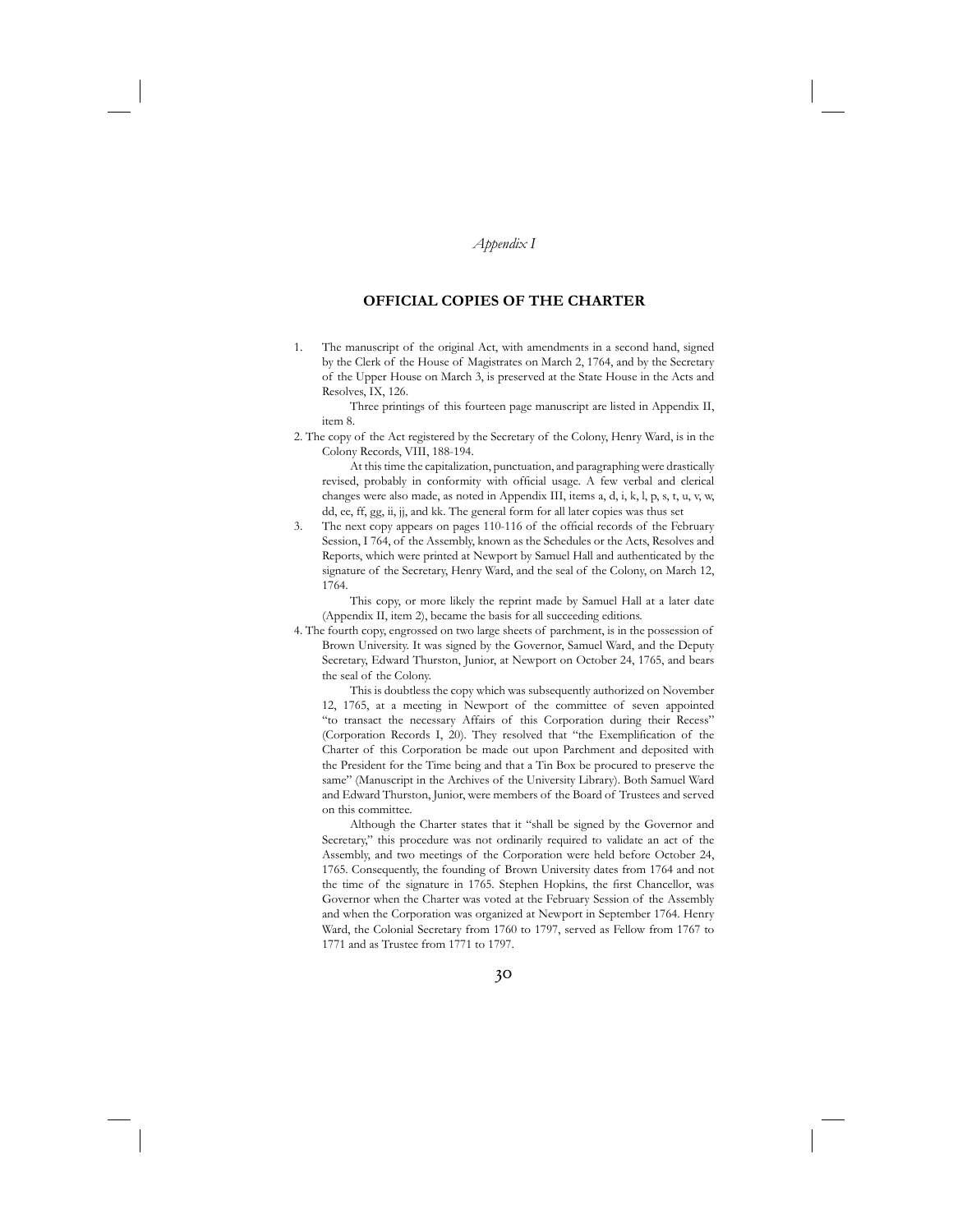During the hurricane on September 21, 1938, the bank vault where the parchment manuscript, "the Exemplification," had been deposited was flooded and remained so for a number of days. At the earliest opportunity the copy was removed from the "Tin Box" in which it was kept, but the salt water had obliterated the writing. Several photostats are preserved at the University.

5. In the Corporation Records, I, 1-13, is another copy signed by Samuel Ward as Governor and Edward Thurston, Junior, as Deputy Secretary, and bearing the seal of the Colony.

At the first meeting of the Corporation at Newport in September 1764, "the Charter of Incorporation was directed to be inserted in the beginning of the Records of the Corporation and there duly authenticated" (Corporation Records, I, 17). Apparently this was not done until 1769 or later because a copy does not appear in the small book used for the first records. In September 1769, it was voted that "a New Book be procured for a Record Book, and that the Records of this Corporation be transcribed and fully compleated, and that the present Record Book be taken for a Minute Book" (*ibid*., p. 30). Edward Thurston, Junior, was a member of the committee of three "to assist the Secretary in transcribeing and compleating the Records...as soon as may be" (*ibid*., p. 31). Samuel Ward, who ceased to be Governor in May 1767, remained a Trustee until his death in 1776. Edward Thurston served on the Board until 1782.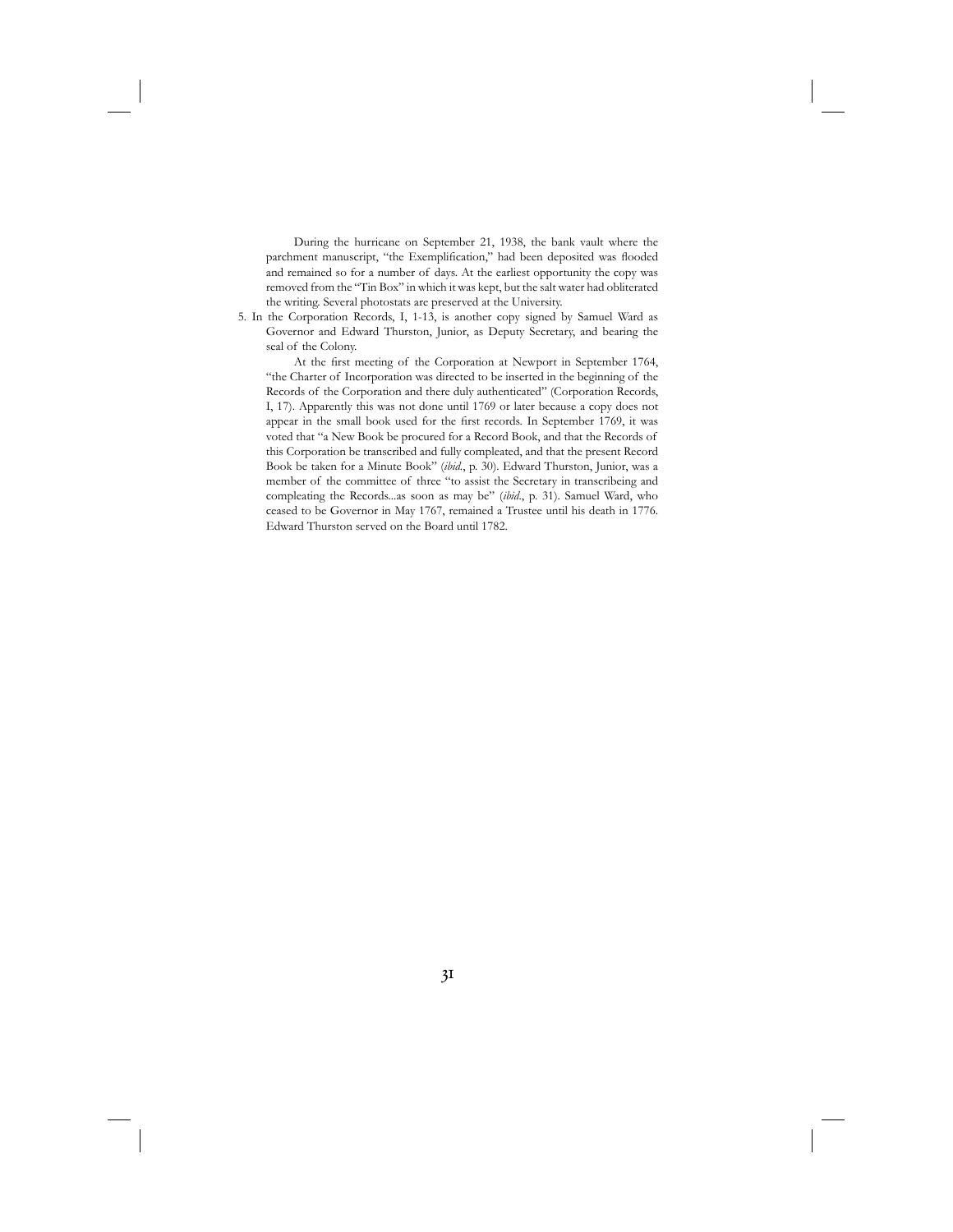## Appendix II

#### PRINTED COPIES OF THE CHARTER IN THE BROWN UNIVERSITY LIBRARY

I . Providence Gazette and Country Journal, Saturday, April 28, 1764.

2. Newport: Printed by Samuel Hall. 4º 8 pages

 1765 is the date assigned at the Brown University Library. One copy bears a presentation date of March 15, 1765, in ink.

This edition is very like the official one printed by Mr. Hall. The same type is used and most of the lines are identical in length, although the whole document was doubtless reset. There are slight differences in capitalization and punctuation, at least one of them a correction of a typographical error in the official printing.

3. Newport: Printed by Samuel Hall. London: Reprinted for Blyth and Beevor, No. 87, Cornhill. 8º 16 pages

 1765? is the date assigned this edition on the library cards, although an index in ink to a bound volume of early editions of the Charter and Laws of the College uses 1767. Mr. Hall left Newport in 1768 and Solomon Southwick took over the printing business.

 This copy differs markedly in capitalization and slightly in punctuation from the previous edition. There are a few minor variations in the text.

- [In 1784 the Corporation voted that "Joseph Brown procure three or four hundred copies of the College Charter reprinted" (Corporation Records, I, 112). There is no such edition at the University Library.]
- 4. Printed at Providence by J. Carter. 1803. 8º 12 pages

 In 1803 it was voted that "the President procure to be printed ... 200 Copies of the Charters of this College at the expence of the Corporation" (Corporation Records, I, 311).

 Capitalization and punctuation were modernized in this edition. A few additional changes of slight importance appear in the text.

5. Providence: H. H. Brown, No. 25, Market Square. 1834. 8º 15 pages

This edition is the first to include the final paragraph with the date of signing by the Governor and Secretary. There are also footnotes regarding the name of the University and the engagement of Corporation members.

 Spelling and the use of italics were modernized and some changes made in capitalization and punctuation. The text was evidently compared with the manuscript in Volume I of the Corporation Records because insignificant clerical errors made there appear in print for the first time (see items e, o, y, and bb in Appendix III).

6. Providence: Knowles, Anthony & Co., Printers. 1867. 8º 16 pages

 On April 17, 1867, the Corporation voted that "the Secretary be instructed to have 200 copies of the Charter printed and to see that each member of the Corporation be provided with a copy" (Corporation Records, III, 296)

In general this edition is a reprint of the 1834 one with slight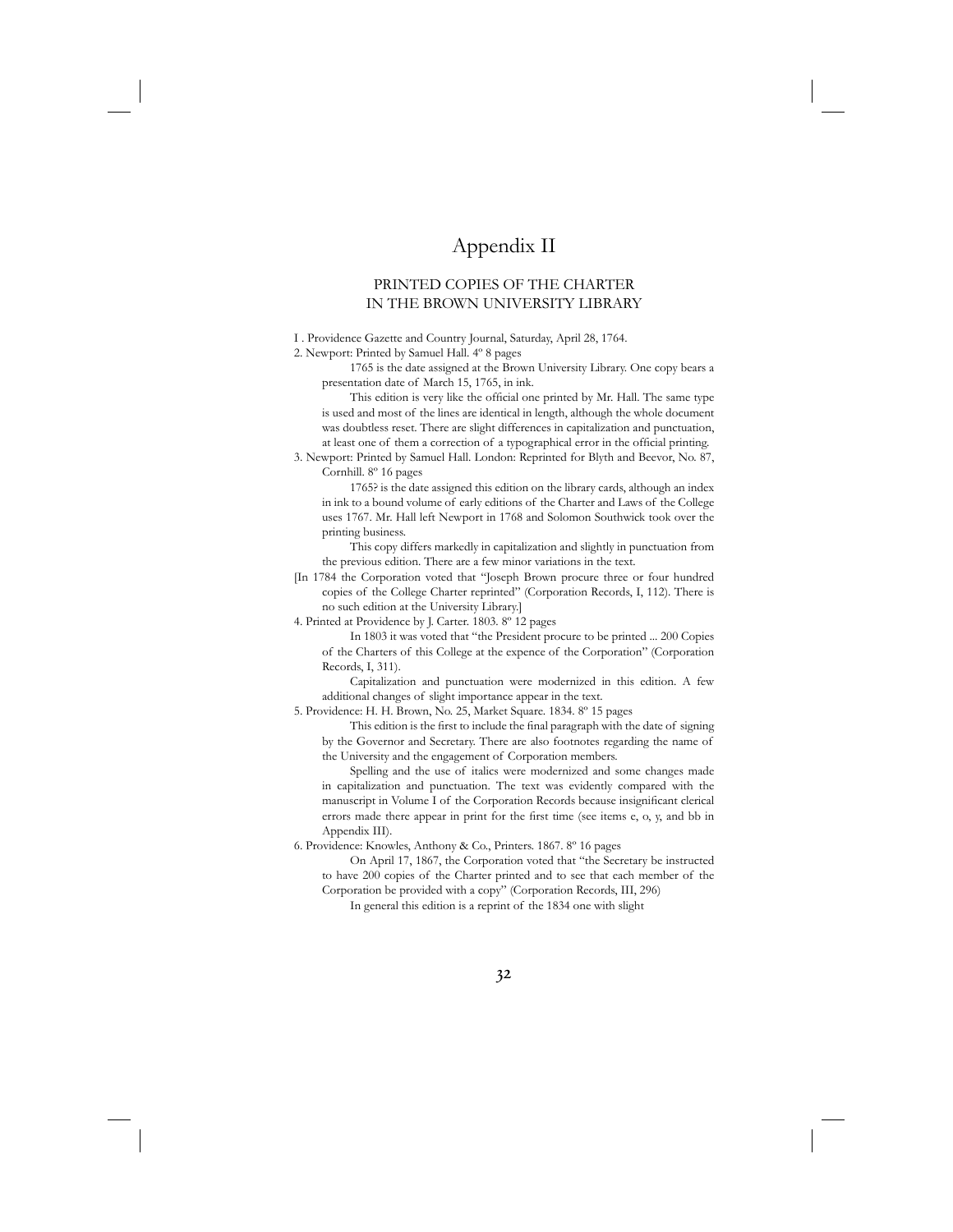variations in capitalization and punctuation. The amendment of 1863 is added as an appendix.

7. Providence: Providence Press Company, Printers. 1888. 8º 15 pages

 The Corporation voted, on September 7, 1887, that "the Secretary be authorized to have printed two thousand copies of the Charter, to be distributed to the members of the Corporation, and also to the Alumni" (Corporation Records, IV, 326). On November 30, the Secretary "was authorized to affix a marginal index to the new edition of the Charter" (*ibid*., p. 331).

 The text was compared to some extent with earlier copies because an unimportant omission in the 1867 edition was corrected. The footnotes on the name of the University and the engagement were changed to brief quotations from the Corporation Records. The introduction to the 1863 amendment was rephrased and the law printed as a footnote instead of an appendix.

8. The next edition omits the place and date of publication and the name of the printer. 8º 20 pages

 The Library catalogue assigns it to 1890? The University seal appears on the cover.

 This edition prints the Act as it passed the Assembly in 1764. The Charter in this form was later included in Appendix A of Bronson's *History* and with the Majority Report, Minority Report, and Action of the Corporation on June 18, 1925, relating to the second amendment, printed by the University under date of July 25, 1925.

 The lines of the [1890?] edition are numbered so that the references in the four page index can be exact. There are also four pages of extracts from the Corporation Records regarding the engagement, the name of the University, and the 1863 amendment.

9. Providence: The Akerman-Standard Co. 1928. 8º 16 pages

 This is a reprint of the 1888 edition, including two typographical errors. The amendment of 1926 is added as a footnote.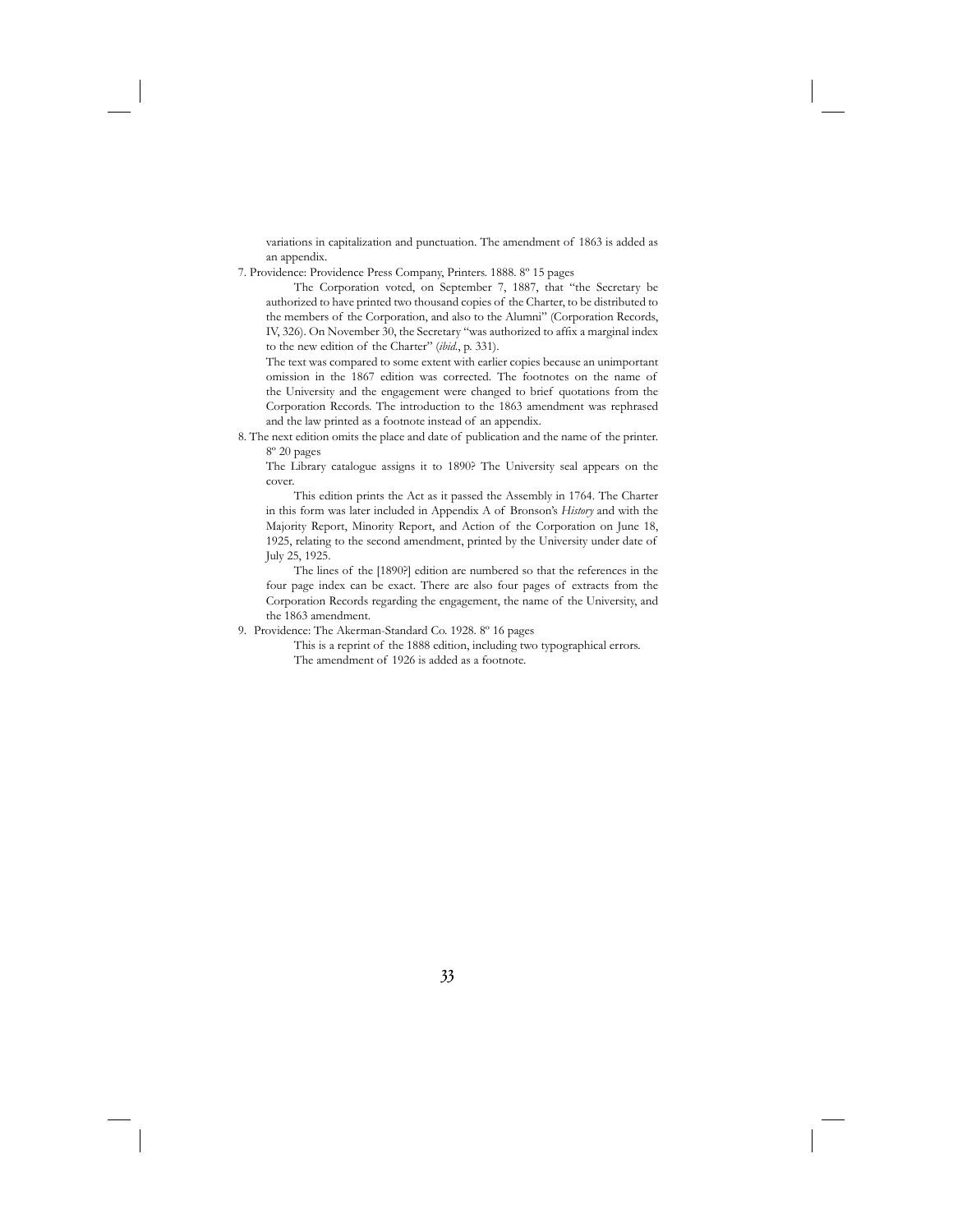## Appendix III

#### TEXTUAL VARIATIONS

(In the following notes, item 1 in Appendix I is referred to as "the original Act," item 2 as "registered in the Colony's Records," "Colony's Records," or "registered manuscript," item 3 as "the official printing," item 4 as "the parchment manuscript," and item 5 as "the copy in the Corporation Record Book.")

The introductory paragraph of the original Act is not identical with that in the Colony's Records, doubtless because it did not follow the established form. The first manuscript used "held" instead of "holden," "said Colony" rather than "Colony aforesaid," "upon" for "on," and "of February" for "in February," It placed "by adjournment" after "Colony," "in the year" with "fourth," and entirely omitted "of our Lord."

 All succeeding copies used the wording of the Colony's Records except the parchment manuscript. It reads: By the Honorable the Governor and Company of the English Colony of Rhode Island and Providence Plantations, in New England, in America, in General Assembly convened at East Greenwich, within and for the Colony aforesaid, on the last Monday in February, One Thousand Seven Hundred and Sixtyfour.

 b. The title of the law was quite naturally omitted from the original Act and the parchment manuscript. The copy in the Corporation Record Book follows the unique spacing of Samuel Hall's reprint (Appendix II, item 2), indicating that it was not made directly from an official source.

c. The parchment manuscript repeated "the" erroneously.

 d. The "has" used in the original Act was changed to "hath" when "registered in the Colony's Records." This revision appears in all subsequent editions.

 e. The copy in the Corporation Record Book reads "purposes." The plural form was printed for the first time in 1834 and has been repeated in later editions.

 f. The word "the" before "said," added in the [1765?] edition, has been included in succeeding printed editions.

 g. The word "to," omitted from the parchment manuscript and the Corporation Record Book, was first dropped in a printed edition in 1867.

h. The Corporation Record Book also omitted this "to."

 i. "Against" was added to the Act when it was registered in the Colony's Records, and has been retained ever since.

 The wording of this section is similar to the Charter of the Colony, which omits "against" and the second "to" in each of the first three preceding phrases.

 j. The Corporation Record Book omitted "the," as did the [1765?] and subsequent editions.

k. The original Act used "hereof."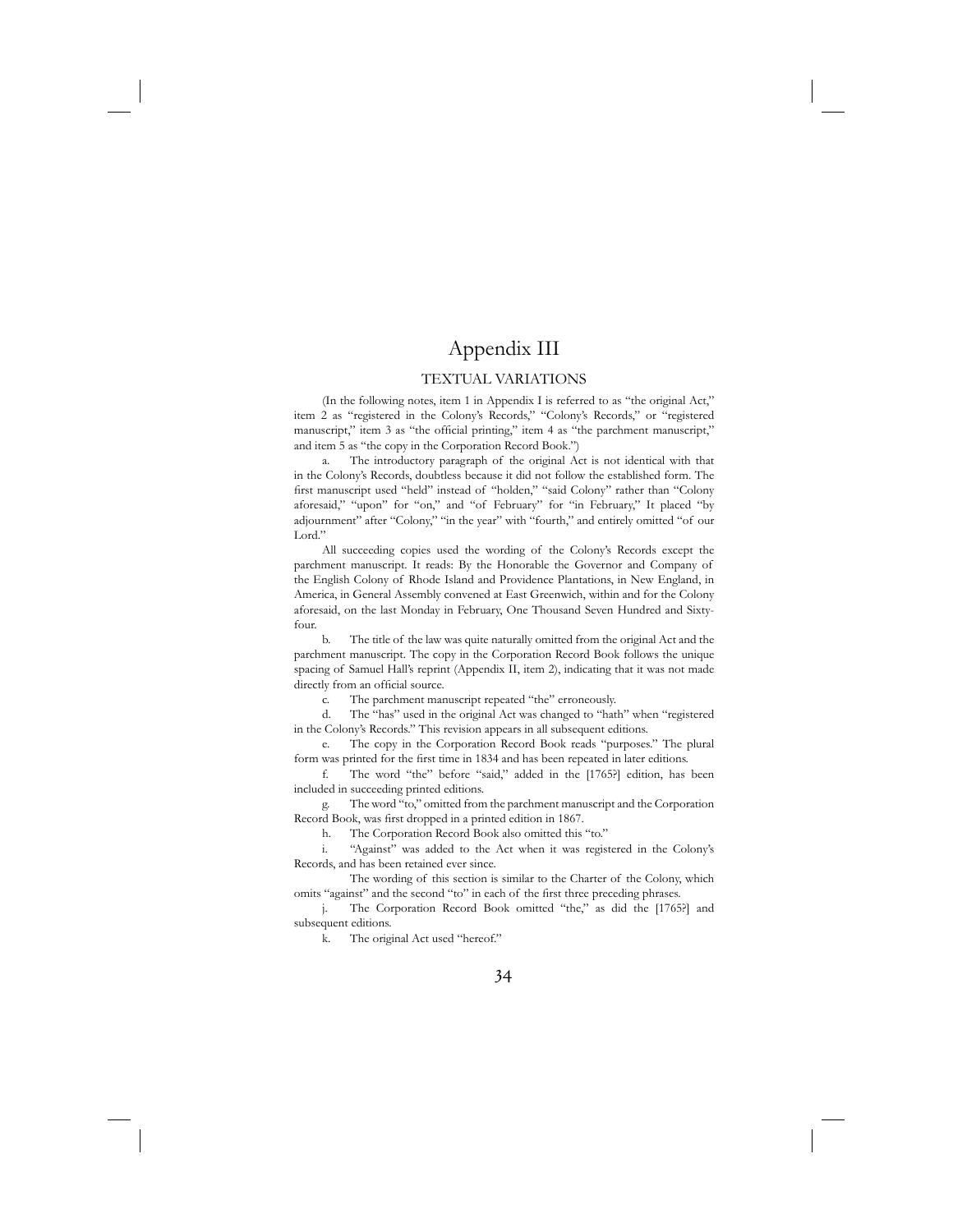l. "S" was added in a different hand, and evidently at a later date, to the word "gift" in the Colony's Records to make it correspond with "bequests" and "assignments" appearing in all the official copies. The singular form of the three words, adopted in the [1765?] edition, has been printed since that time.

 m. The copy registered in the Colony's Records begins a new paragraph at this point. The official printer, Samuel Hall, did not conform, perhaps by mistake, since the paragraph started a new page. All succeeding editions adopted Hall's paragraphing

n. The ungrammatical "is" was first changed to "are" in the edition printed in 1803.

 o. The word "seal" was omitted in the Corporation Record Book. The sentence was so printed in the 1834 and subsequent editions of the Charter.

p. The original Act used "Viz:""instead of "to wit."

q. The words "or Quakers" were omitted in the Corporation Record Book.

r. The word "that" was left out of the Corporation Record Book.

 s. In the original Act titles were used with these names, as in the two earlier lists. A note in a different hand in the margin of the manuscript to "take out the Titles" was followed in all succeeding copies.

 t. The original Act used the singular of Baptist and Antipedobaptist in this one place. The inconsistency was doubtless due to the fact that the phrase was added in a different hand.

u. The word in the original Act was "sett" instead of "sit."

 v. The "further" used in the original Act was changed to "furthermore" in subsequent copies.

w. The original Act alone used "of" in place of "in."

 x. The Corporation Record Book has "amongst" here, but "among" later in the sentence.

 y. The "a," omitted in the Corporation Record Book, was dropped in the 1834 and succeeding editions.

z. The parchment manuscript erroneously used "Professor" in the singular.

 aa. The phrase "or either of them" was omitted in the 1867 edition and those which followed.

 bb. The Corporation Record Book omitted "the," as did the 1834 and later editions.

 cc. The 1803 edition printed "act" in the singular and this typographical error was repeated in subsequent editions.

 dd. The "them" of the original Act was changed to "those" when it was registered.

ee. The word "the" before "more" appears only in the original Act.

ff. The "at" was omitted in the original Act.

 gg. The word "youth" appears in the plural in the original Act, although later in the paragraph it was used in the singular.

hh. The parchment manuscript omitted the word "that."

ii. The plural of Commencement appears only in the original Act.

jj. The original Act used "&" instead of "or."